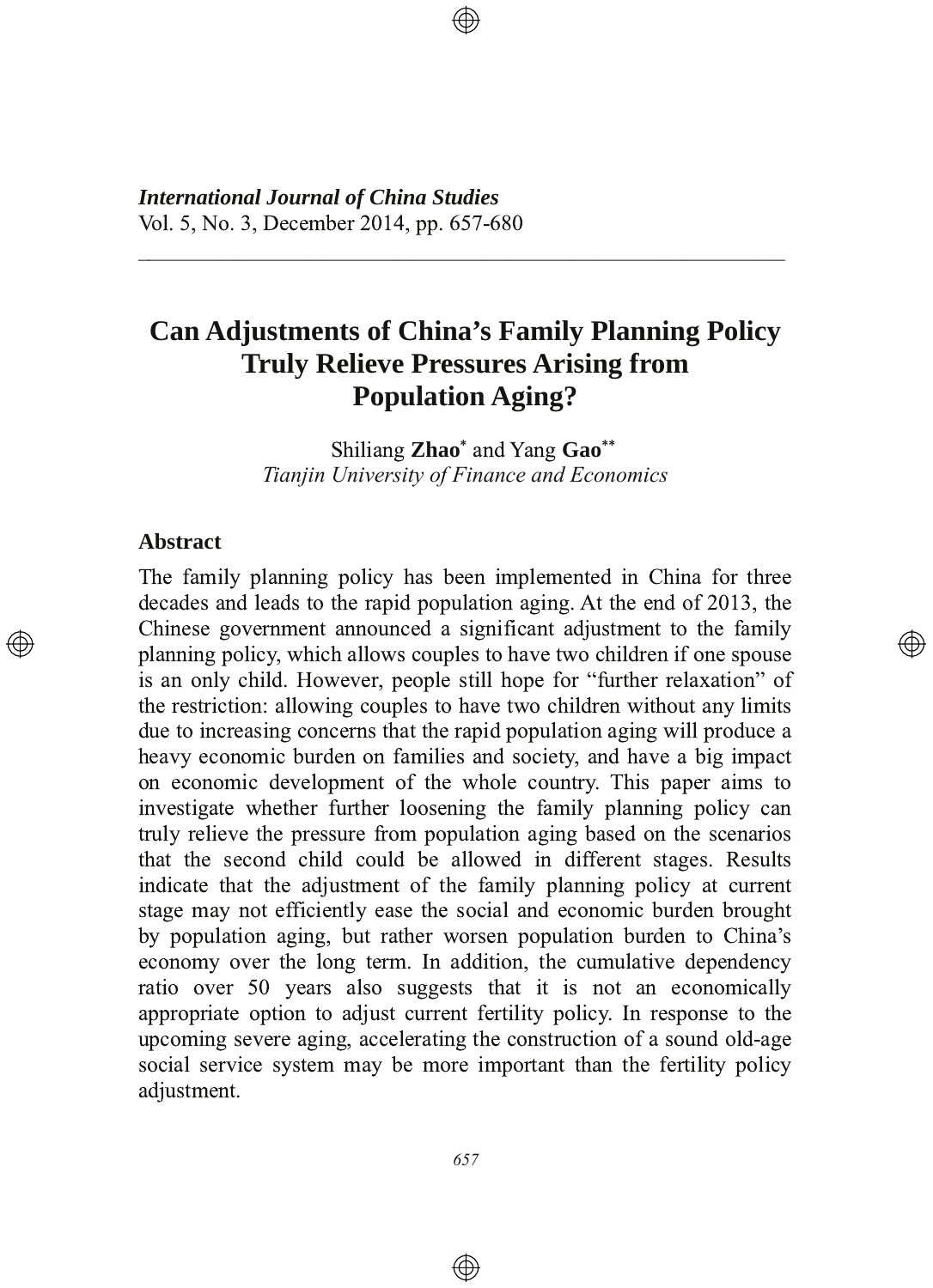*658 Shiliang Zhao and Yang Gao*

*Keywords: China, population aging, total fertility rate (TFR), family planning, population simulation*

*JEL Classification: J11, J13, J14, J18*

# **1. Introduction**

Since the 1980s, the family planning policy in China has been widely promoted and implemented (Festini and Martino, 2004), which successfully controls rapid population growth and provides a good population environment for economic development. After decades of efforts, the development mode of Chinese population has achieved a historic transformation by around 2000, from high birth, death, and growth rates to low birth, death, and growth rates (Merli and Smith, 2002; Yardley, 2008). Since the beginning of the new century, the low fertility level is not only sustained and consolidated, but has also moved to ultra-low fertility level (Retherford *et al.*, 2005). However, the rapid transition from high to low fertility rate also leads to rapid population aging (Isabelle, 2002; Chen and Liu, 2009; Cheng and Hu, 2011).

্⊕

China's population aging has distinguishing features compared to other countries (Li *et al.*, 2011). The first, the process of population aging and economic development occur simultaneously in China. However, for other aging countries, population aging happens after they have had a highly developed economy and entered a stable period. In other words, aging after getting rich is the feature of population aging in the developed countries. On the contrary, aging before getting rich is the feature of China's population aging. The second, the aging process in China is extremely fast. Because the transition from high to low fertility rate occurs under government intervention and enforcement in China, the whole society maintains a highly consistent action and rarely fluctuates. As a result, the rapid fertility rate decline inevitably leads to extraordinarily rapid aging. The third, China's aging population occurs on a large population base. According to the sixth nationwide population census in 2010, the total population for mainland China exceeded 1.3 billion. That means Chinese society will also be saddled with a heavy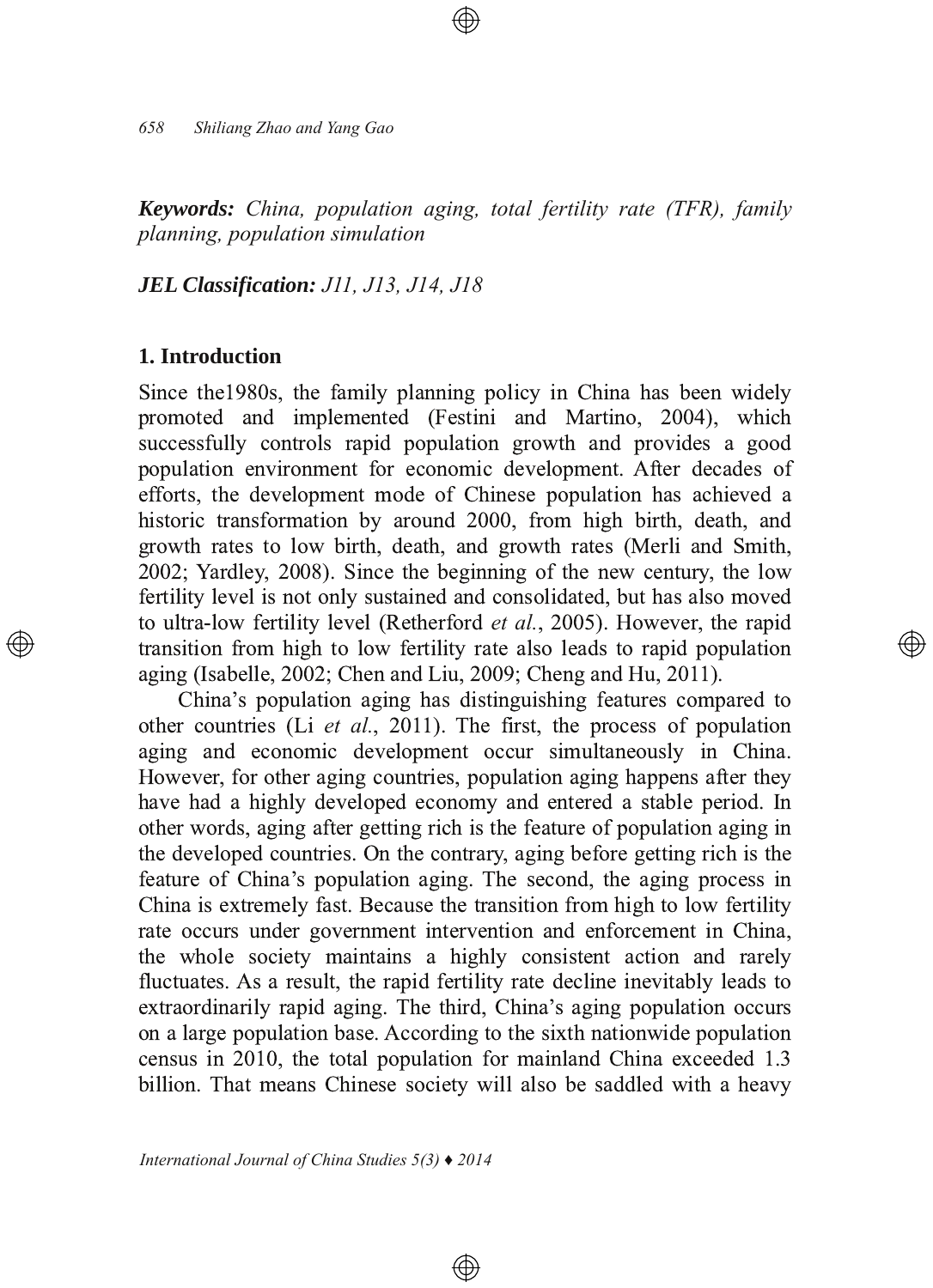aging population burden under the situation of large population, which has put tremendous stress on environmental resources (Feng, 2005).

Considering the rapid and irreversible development trend of China's population aging and current stage of economic development, there has been increasing concern whether rapid population aging on such big scale and high speed will produce a heavy burden on the society, and have a big impact on economic development of the whole country and social stability (Vaupel and Zeng, 1991). Up to now, without the benefit of learning from the experience of other countries with similar situation, the Chinese government must find out an appropriate way to solve the population aging problem on her own. Regulation of fertility levels with proper strength at appropriate time may be the most intuitive and acceptable solution. Currently, many China's academics have proposed the need to adjust the family planning policy in order to relieve future potential aging pressure. Various views on the family planning programme were put forth by researchers at a conference on "China's population and economic development strategy forum" held in Peking University in June 2012. Zeng proposed that China should adjust current one-child policy, starting by introducing two-child and late child bearing policy, then gradually decreasing the child-bearing age limit of the second child birth, and finally allowing the second child without any limits after 2015. Cai was of the view that the reform of the family planning policy is expected to be more "people-oriented" and "reproductive rights should be returned to the people". However, Zhai asserted that two-child policy may only slow the aging process and speed, but will not solve the aging problem. He thought the fundamental policy to solve the problem of aging is to establish a sound and more comprehensive social old-age security system and social service system for old people (He,  $2012$ ).

In fact, the Chinese government has felt the pressure of aging and been trying to solve this problem. At the end of 2013, the Chinese government announced a significant adjustment to the family planning policy: allowing couples to have two children if one spouse is an only child, which was expected to be implemented in 2014. However, Chinese people still hope that the fertility policy can be further relaxed

⊕

*IJCS Vol. 5 No. 3 (December 2014)*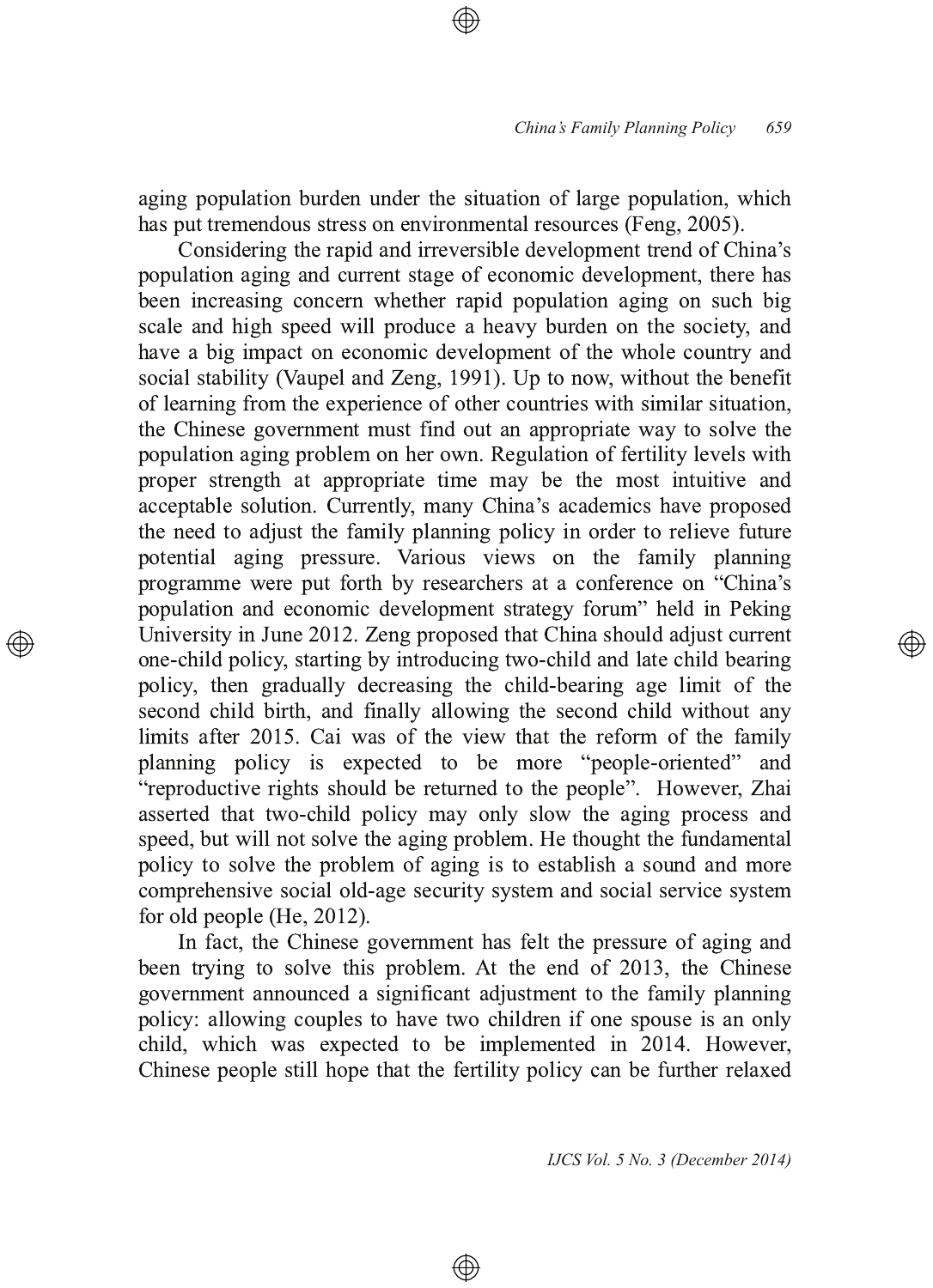to allow all families to have two children without any limits, considering the huge pressure of household-centred elderly care in 4-2-1 families. Currently, most of the elderly in China are still cared for by relatives, and only children from single-child parents face the 4-2-1 phenomenon: when the child from a 4-2-1 family reaches working age, he or she would have to care for two parents and four grandparents in retirement. Apparently, increasing fertility rate may relieve population aging, but children cannot provide much substantial support for household-centred elderly care before they reach working age. Those lead to two question arising: can the fertility policy adjustment truly relieve the pressure arising from population aging? How will that influence the population structure in the future? Answering those questions is important for the government to make the appropriate population policies.

Obviously, a sound population policy should be based on the accurate forecast for the future population trend. Currently, future population trend. demographers have come to the similar conclusion on China's future population trend: population growth rate will slow down, the low fertility level can be maintained, and very serious population aging problem will occur. However, generally, most of those forecasts are only conceptual, and few studies are based on model-based calculations and numerical simulations.

In their studies on aging trends and possible policy adjustments in the early 1990s, researchers had suggested that in order to avoid overpopulation in the future, there is a need to consider the appropriate degree of aging and fertility that is neither too high nor too low (Zeng and Vaupel,  $1989$ ; Zeng,  $1991$ ,  $2001$ ). According to Zeng, the appropriate total fertility rate in rural areas should be gradually decreased from 2.5 in 1987 to the replacement level in 2050, while for urban areas, gradually decreased from 1.9 in 1987 to 1.7 in 2050. On the basis of Zeng's study. Li projected the population size over 100 years under four fertility rate scenarios (Li, 1997). The results indicate that two of them are thought as appropriate fertility plans, which may avoid both rapid population growth and high degree of aging. Those are "twochild policy adjustment plan" (rural women are allowed to have a second child; urban women may also have a second child after 2000) and "late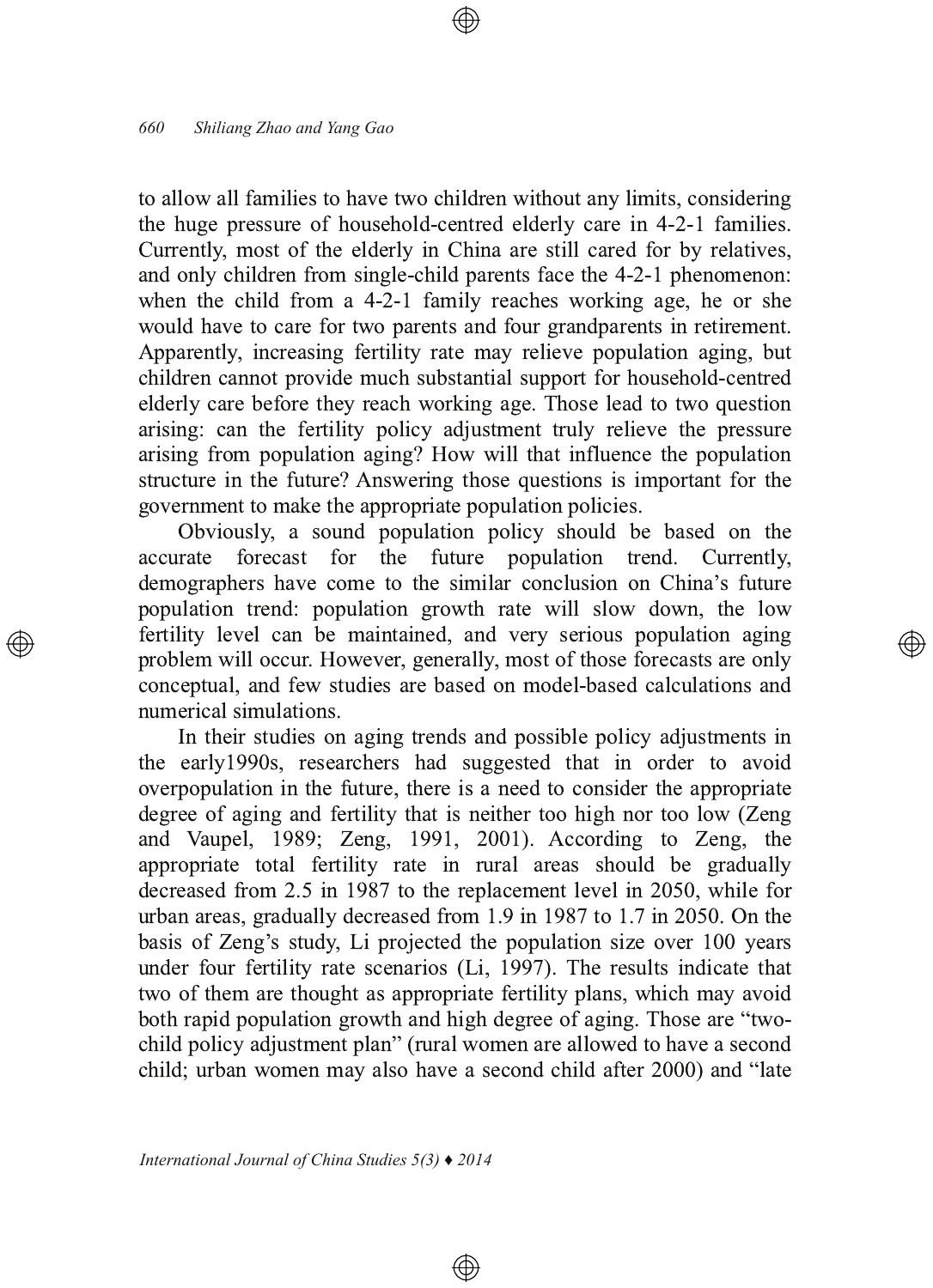child bearing and intervals between two child births plan" (on the basis of "two-child policy adjustment plan", delaying child-bearing age and leaving longer intervals between two child births). In addition, the latter is a better choice, with which population is expected to peak at 1.486 billion in 2030, and then gradually decline to  $1.354$  billion by  $2060$ ; the percentage of the aging population (65 years and older) will be 27.3 per cent in 2060. Li thought that China's population aging is mainly caused by the rapid decline in the fertility rate, which is closely associated with the strict family planning policy. Therefore, he proposed that the fertility policy should be adjusted from controlling population size only by low fertility rate to take both low fertility rate and regulation of population structure into consideration.

Since the beginning of the 21st century, the population situation in China has been undergoing great changes. Firstly, the drop in the fertility rate is much faster than originally expected by scholars. According to data from the sixth nationwide population census in  $2010$ , the total fertility rate of women of child-bearing age is  $1.1811$ ,  $0.8821$  for urban areas and 1.4375 for rural areas, which is already far below the replacement level (Zhao and Chen, 2011). As urbanization increases and more farmers move to cities for jobs, low birth level has not only been consolidated, but also may be further continued. Secondly, another important change of demographic situation is the serious distortion of the sex ratio at birth (Cai and Lavely, 2003; Ding and Hesketh, 2006). The new born girls are 20 per cent less than boys, which means that with the current low fertility rate, the number of women of child-bearing age in the future will be  $less<sup>1</sup>$ .

It is widely known that the complexity of population problems comes from a lag between cause and effect which may be 20 to 30 years. That requires the government to be more prudent in policymaking and scholars to make more forward-looking research. Based on the features of China's demographic changes in the 21st century and using numerical simulation as a tool, this paper does medium- and long-term simulation for several possible population policy adjustments and provides explanations about the current hot spot issues of population policies.

⊕

*IJCS Vol. 5 No. 3 (December 2014)*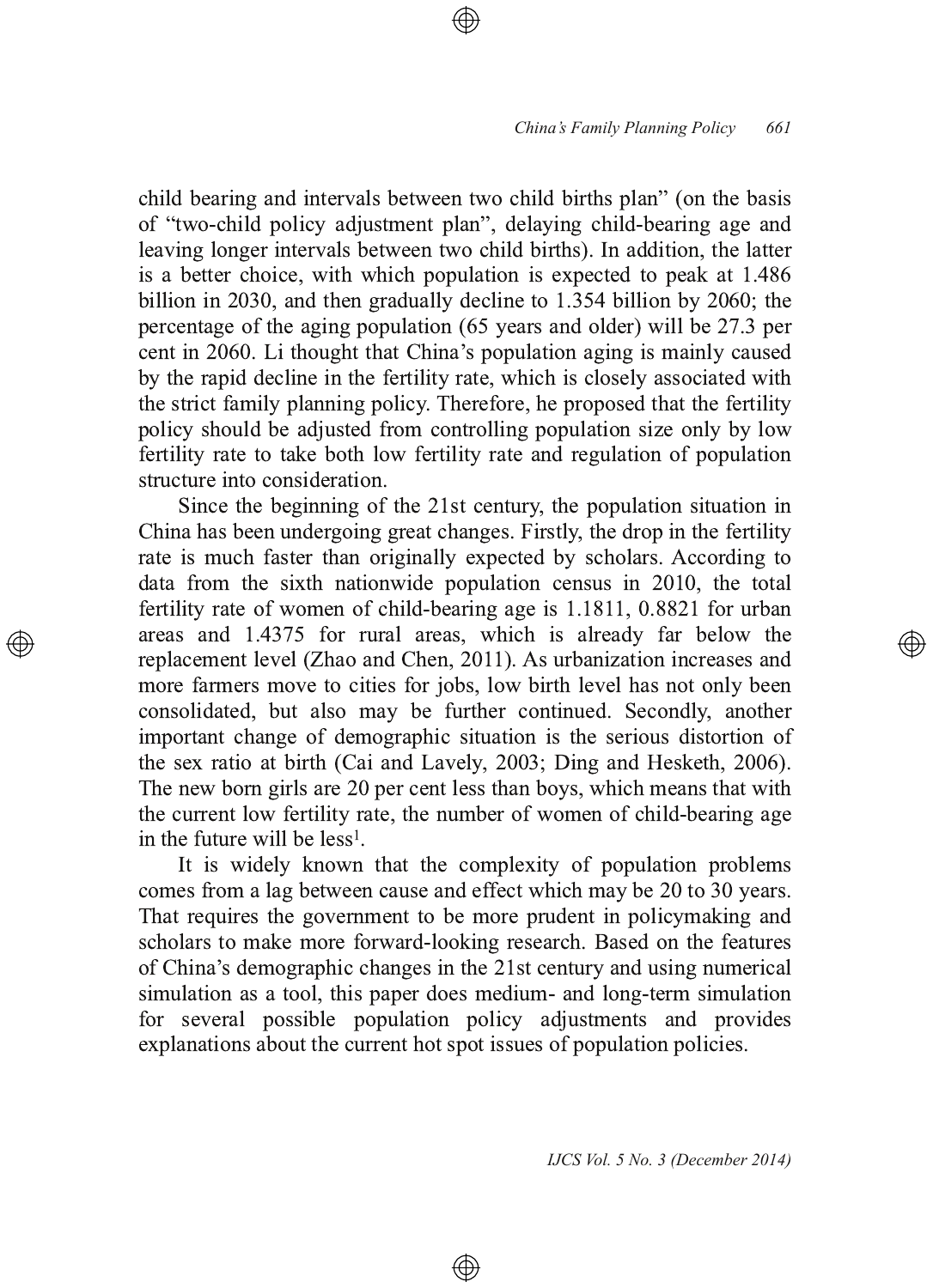#### **2. Model and Assumption**

# *2.1. Model*

In this paper, the cohort-component method is used for population estimation. This method was first introduced by Notestein to perform a global population projection in 1945 (Notestein, 1945). Since then, it has become a widely used standard method of projecting population and has remained essentially unchanged (O'Neilletal, 2001). Briefly, the initial population is grouped into the cohorts defined by age and sex. According to the assumed fertility, mortality, and migration rates, the population of each age- and sex-specific group is updated as the projection proceeds. For example, each cohort survives move into next age group based on the age-specific mortality rate. The size of new born group is obtained by applying the age-specific rate to the female cohort of reproductive age and then divided into males and females according to the assumed sex ratio.

Let  $P_{sx}$  denotes the population size by sex and age, where s and x represent sex (male or female) and age (year), respectively;  $F_x$  denotes the fertility rate of women at age  $x$ ;  $D_{sx}$  denotes the sex and age-specific mortality rate;  $r_s$  denotes the ratio of male to female at birth; t denotes the time in years. The population at age  $x$  in current year equals the population at age x-1 in the last year subtracting the death population at age  $x-1$ . The new born population in current year equals the female population of reproductive age multiplied by the fertility rate at that age. Generally, the model can be expressed as follows:

⊕

$$
\begin{cases}\nP_{sx}(t+1) = P_{s(x-1)}(t) \times (1 - D_{s(x-1)}(t)), \, x \in (1, X) \\
P_{s0}(t+1) = r_s \times P_{sx}(t) \times F_x(t)\n\end{cases}
$$

At time  $t$ , the total population can be expressed as:

$$
P = \sum_{s} \sum_{x=0}^{X} P_{sx}(t)
$$

*International Journal of China Studies 5(3) ♦ 2014*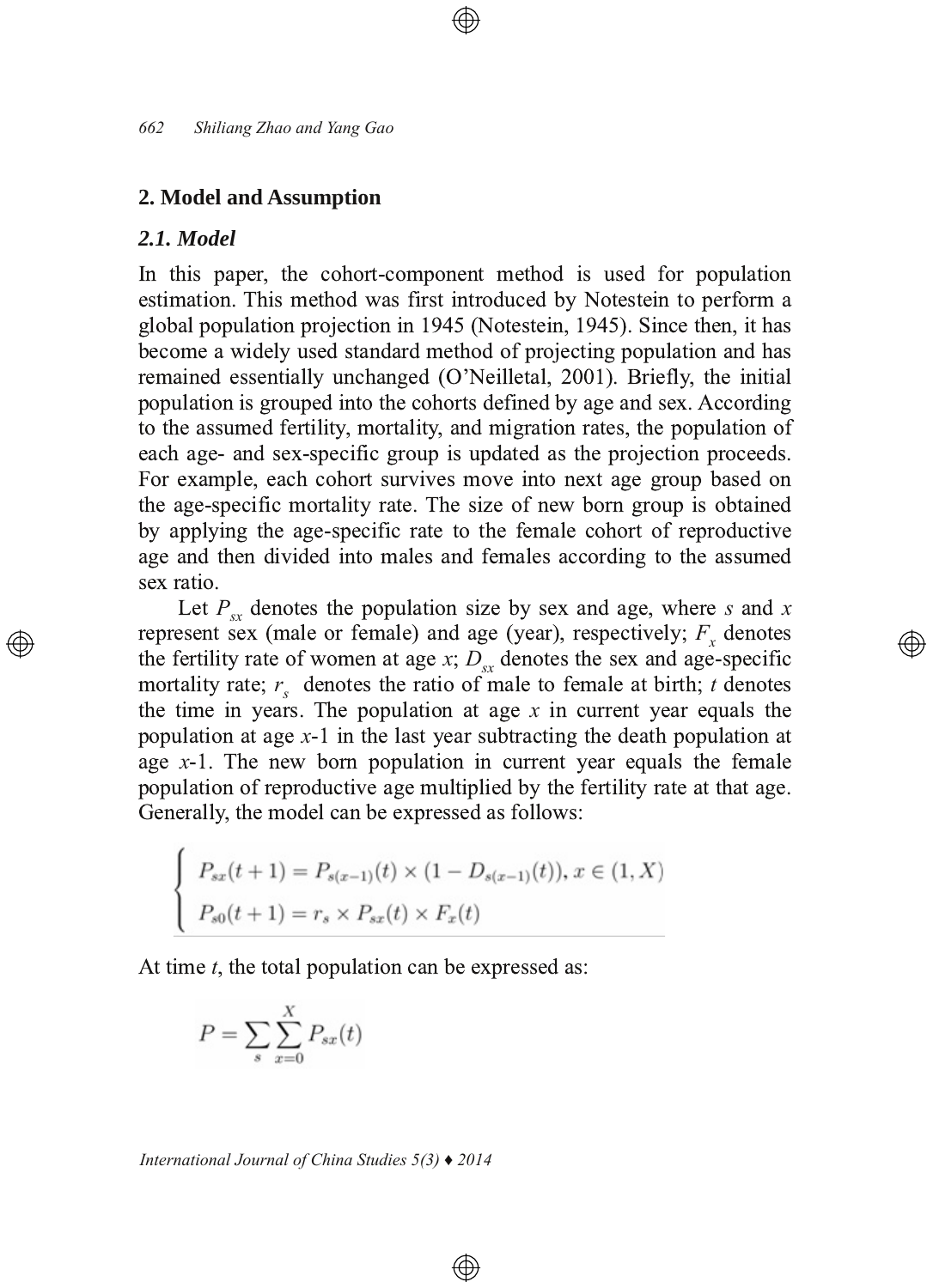# *2.2. Assumption*

In order to simulate the impact of population policy adjustment on population trend, assumptions are made as follows:

- 1. Three assumed time scenarios for the fertility policy adjustment are the year  $2015$ ,  $2020$  and  $2025$ . The fertility policy adjustment means that the government begins to implement "two-child" policy", allowing couples to have a second child without any limits.
- 2. Once the government implements "two-child policy", people will reduce their boy preference and the incentive of female baby abortion. Therefore, the sex ratio at birth will return to the natural level, about 106 male babies per 100 female babies.
- 3. Assuming that the total fertility rate will increase by one unit once the government implements "two-child policy". The exact value of the increase of total fertility rate is unknown, but we can guarantee that the true values do not exceed our simulated results based on the assumption of one unit increase for the total fertility rate. In addition, we further assume that one unit increase for the total fertility rate is contributed by the females between age 25 and 35 according to their current age-specific fertility rates.
- 4. Three levels at which people make responses to the fertility policy adjustment by changing their reproductive behaviours are assumed for each time scenario.

(a) Low level: high fertility rate will only maintain for 5 years, and then decrease linearly until reaching the original level after 5 years. For example, if "two-child policy" begins in 2015, the total fertility rate will increase one unit and stays at that level until 2020, and then decrease linearly back to the level of  $2015$  in 2025. That is, policy effects disappear and people voluntarily choose to have just one child.

(b) Middle level: high fertility rate will continue for 5 years, then decrease linearly, and go back to the original level after 10 years.

 $\alpha$ ) High level: high fertility rate will continue for 10 year, then decrease linearly, and go back to the original level after 10 years.

⊕

Ð)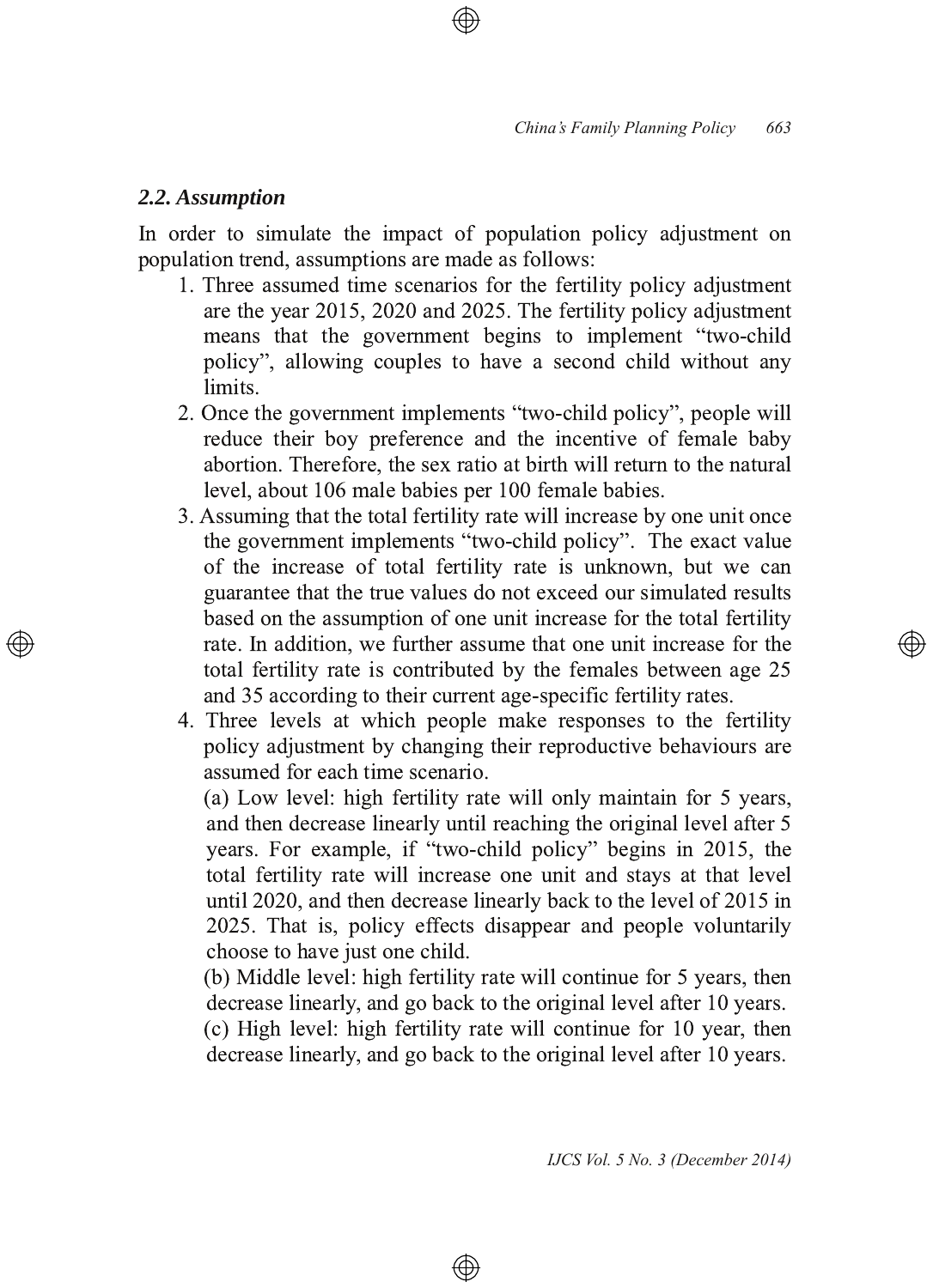Nine simulation models are obtained by combining three time scenarios and three response levels (Table 1). For example, Model-1 means the Chinese government implements "two-child policy" in 2015 and people make responses at a low level. Other models may be deduced by analogy.

The issue of international migration is not involved in the model analysis. According to the 2013 report by the World Bank, net migration in China is around  $1.5$  million during the period of  $2009-2013$  (0.3 million each year), which only accounts for 0.02 per cent of the population (World Bank, 2013). Even if the scale increases 50 times after 50 years, the net migration will still only account for  $0.1$  per cent of total population. As a result, the issue of international migration does not affect the predicted results.

In addition, the simulation based on current new population policy (allowing couples to have two children if one spouse is an only child) is not included in this study because there is no reliable official statistical data about the size and distribution of families which meet the requirement of the new policy. Wang  $(2012)$  estimated the number of women of reproductive age, who are an only child. According to his calculation, there are 29 million, which only accounts for 7.96 per cent of women of reproductive age. Obviously, the influence of the current new policy is much less than the assumed policies in this paper and the result and conclusion of the latter can cover the former.

|           | Maintaining for 5yrs<br>Declining for 5yrs | Declining for 10yrs | Maintaining for 5yrs   Maintaining for 10yrs<br>Declining for 10yrs |
|-----------|--------------------------------------------|---------------------|---------------------------------------------------------------------|
| In $2015$ | Model-1                                    | Model-2             | Model-3                                                             |
| In $2020$ | Model-4                                    | Model-5             | Model-6                                                             |
| In $2025$ | Model-7                                    | Model-8             | Model-9                                                             |

⊕

*International Journal of China Studies 5(3) ♦ 2014*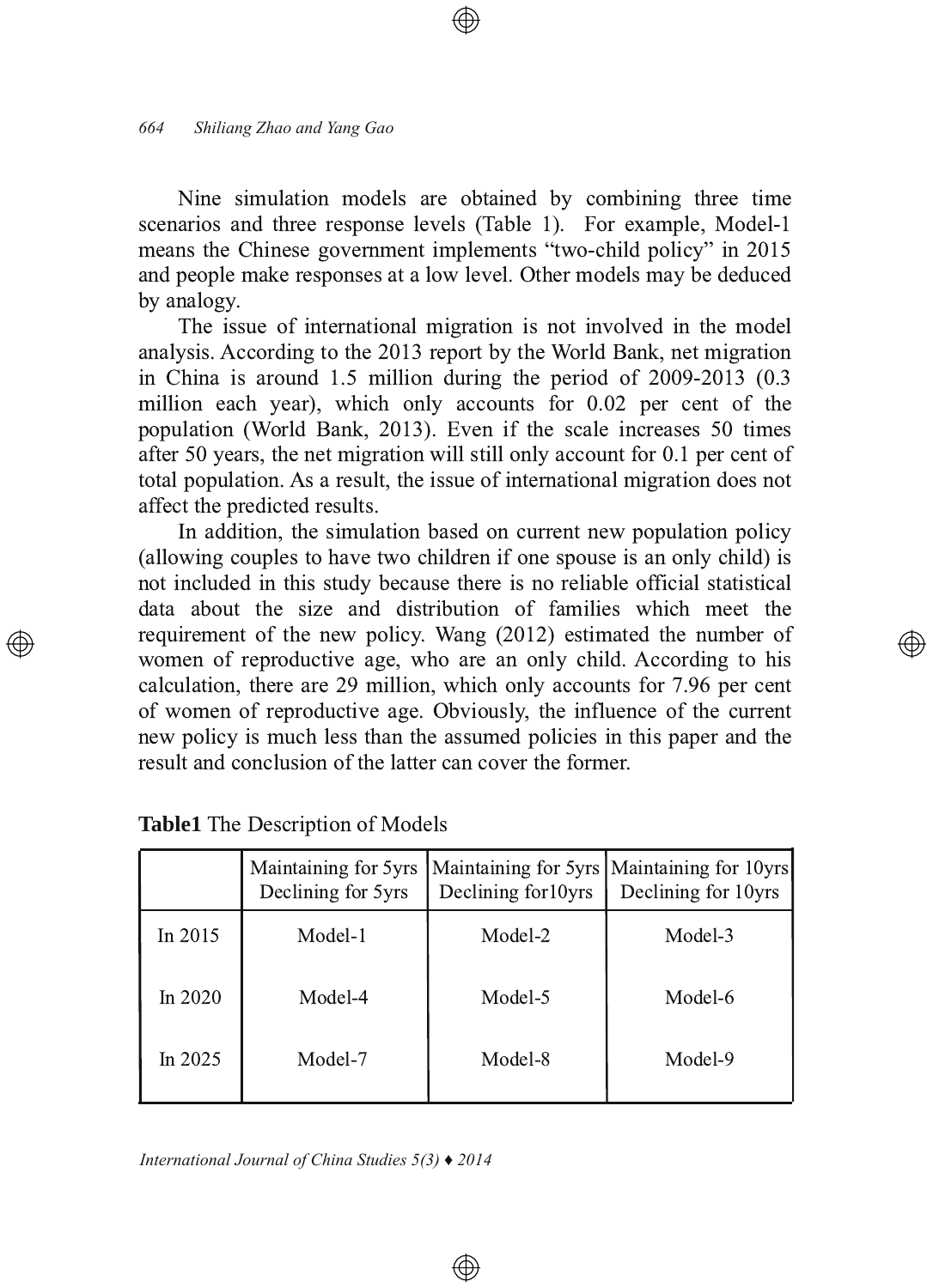# **3. Results**

 $\oplus$ 

# *3.1. The Population Trend*

# *3.1.1. Reference population trend*

It is necessary to predict China's population trend without the fertility policy adjustment (the reference model) before testing any policy scenario. In this paper, according to the sixth national population census data, the total population  $(1,339,724,852)$  by sex and age is used as the calculation basis. Additionally, other data such as fertility rates for women of reproductive age, mortality rates by sex and age and the sex ratio at birth come from *China Population and Employment Statistics Yearbook* (2008, 2009, 2010). Because data in that Yearbook are Because data in that Yearbook are obtained via the annual 1 per cent population sample survey, in order to reduce errors, average values of 3-year statistical data (2008-2010) are used for model calculations.

In this paper, we simulate and predict population trend in a period of 55 years, which is from  $2010$  to  $2065$ . In such a long period, some changes may occur to affect population growth and human behaviour. For example, the innovation in biomedical technology may reduce mortality rates at all ages and extend life span. In addition, people may change their reproductive behaviours as well. However, in order to simplify the calculation process, this paper does not consider the above situation, and assumes that the fertility and mortality rates in the next 55 years will keep the same values as the averages of 2008-2010. Meanwhile, we allow them to fluctuate around their mean values. Assuming  $F_x$  and  $D_{sx}$  represent the average fertility rate and mortality rate in 2010, the distribution of the fertility rate  $(F_x)$  and mortality rate  $(D_{sx})$  is as follows:

 $\bigoplus$ 

 $F_r(t) \sim N(\overline{F_r}, 0.01)$  $D_{sx}(t) \sim N(\overline{D_{sx}}, 0.01)$ 

*IJCS Vol. 5 No. 3 (December 2014)*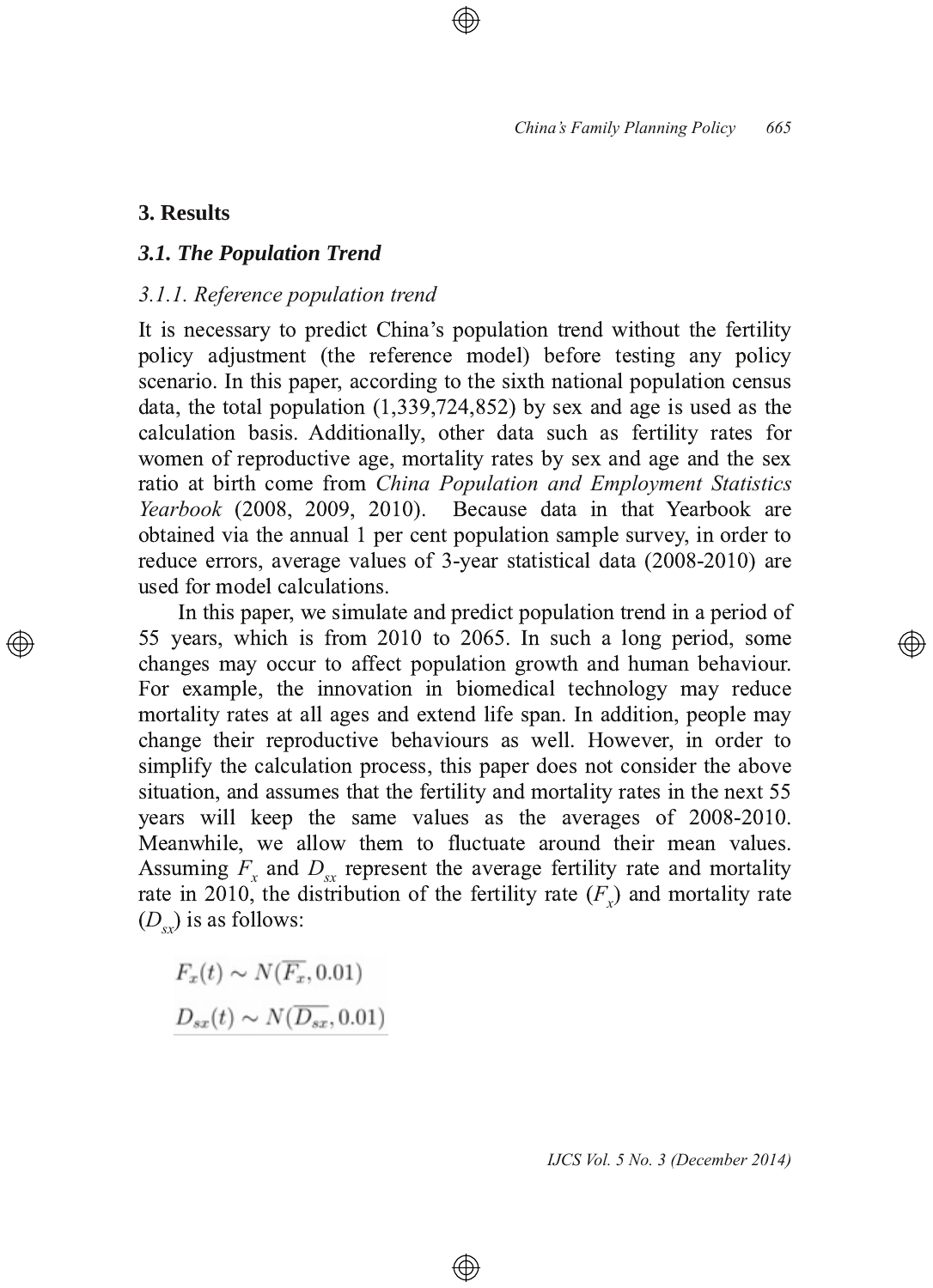



As mentioned earlier, the current sex ratio at birth is seriously distorted in China, up to 120 boys to 100 girls. This paper assumes that in the study period (55 years), the sex ratio at birth will gradually return to a normal level. Figure 1 shows the proportion of baby girls in total number of babies at birth. It indicates that the trend in sex ratio at birth follows a logistic curve, and high sex ratio at birth will still continue for 20 years and then rapidly decline to the normal level within 10 years.

</u>

A thousand times of simulation are run to get the population trends over a period of future 55 years, and average, maximum and minimum values are calculated as well. The results show that China's population will continue to grow until 2024 and then gradually decline. It is expected that the average population will peak at 1.399 billion with a  $maximum$  of  $1.417$  billion and minimum of  $1.383$  billion. That is consistent with Wang's estimation (Wang, 2012), in which, China will

 $\bigoplus$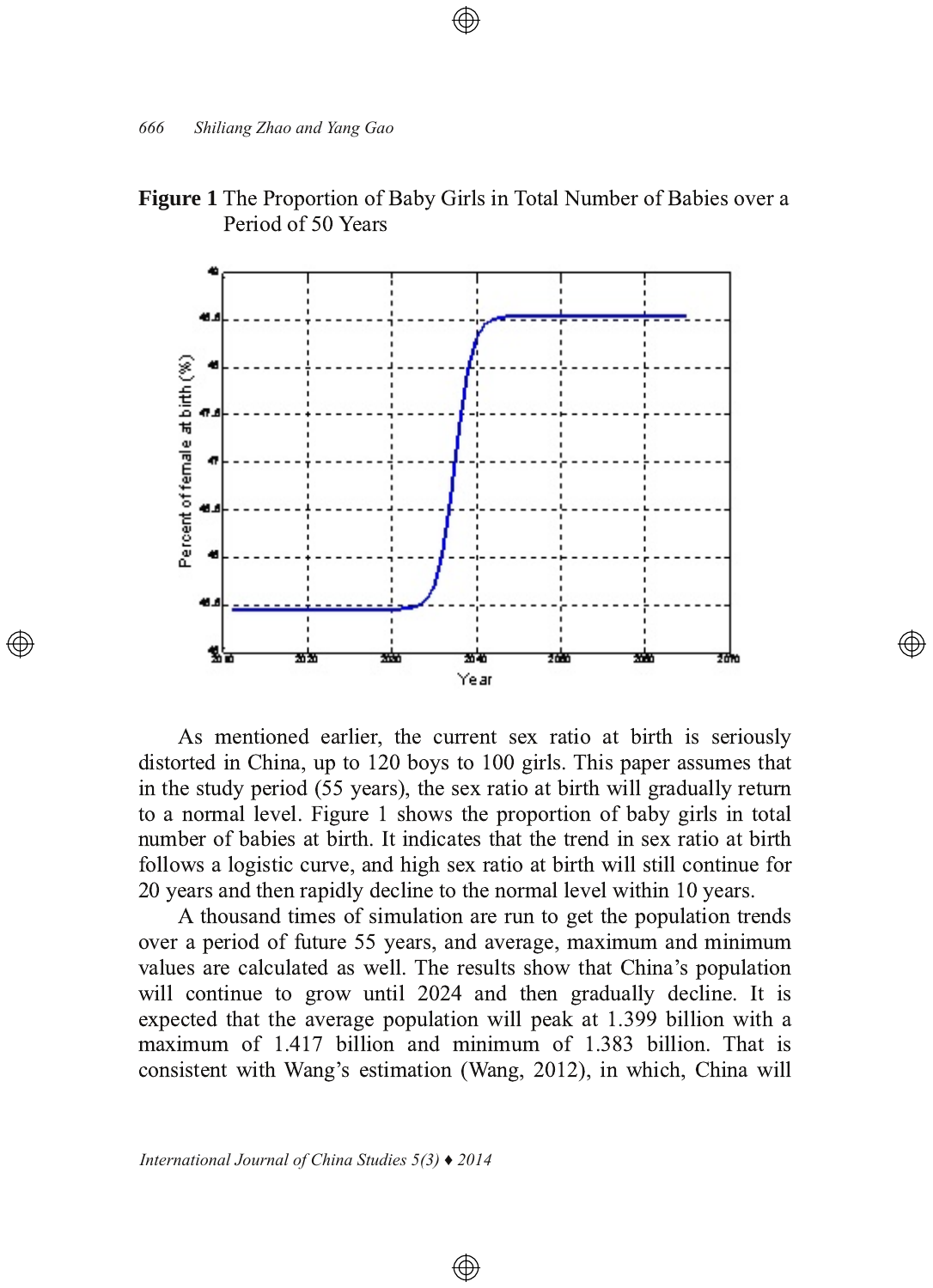

**Figure 2** Population Trends of the Reference Model

reach its population peak between 2023 and 2025 with an average of 1.392 billion and maximum of 1.41 billion without the fertility policy adjustment. By  $2065$ , the average population is 0.99 billion with a maximum of  $1.025$  billion and minimum of 0.955 billion (Figure 2).

Excluding the adjustment of the family planning policy, there are two factors that likely affect the population in the future. One is the further extension of life span, which means a decrease in the mortality rate. As a result, the actual population size may be slightly higher than what we observe in the reference model. The other is the voluntary reduction in the fertility rate caused by the change of women's socioeconomic status, resulting in the actual population maybe slightly lower than the observed in the reference model. However, considering that the mortality rate in China has been very low comparing with other developing countries, a significant decline is not likely to happen. An

⊕

*IJCS Vol. 5 No. 3 (December 2014)*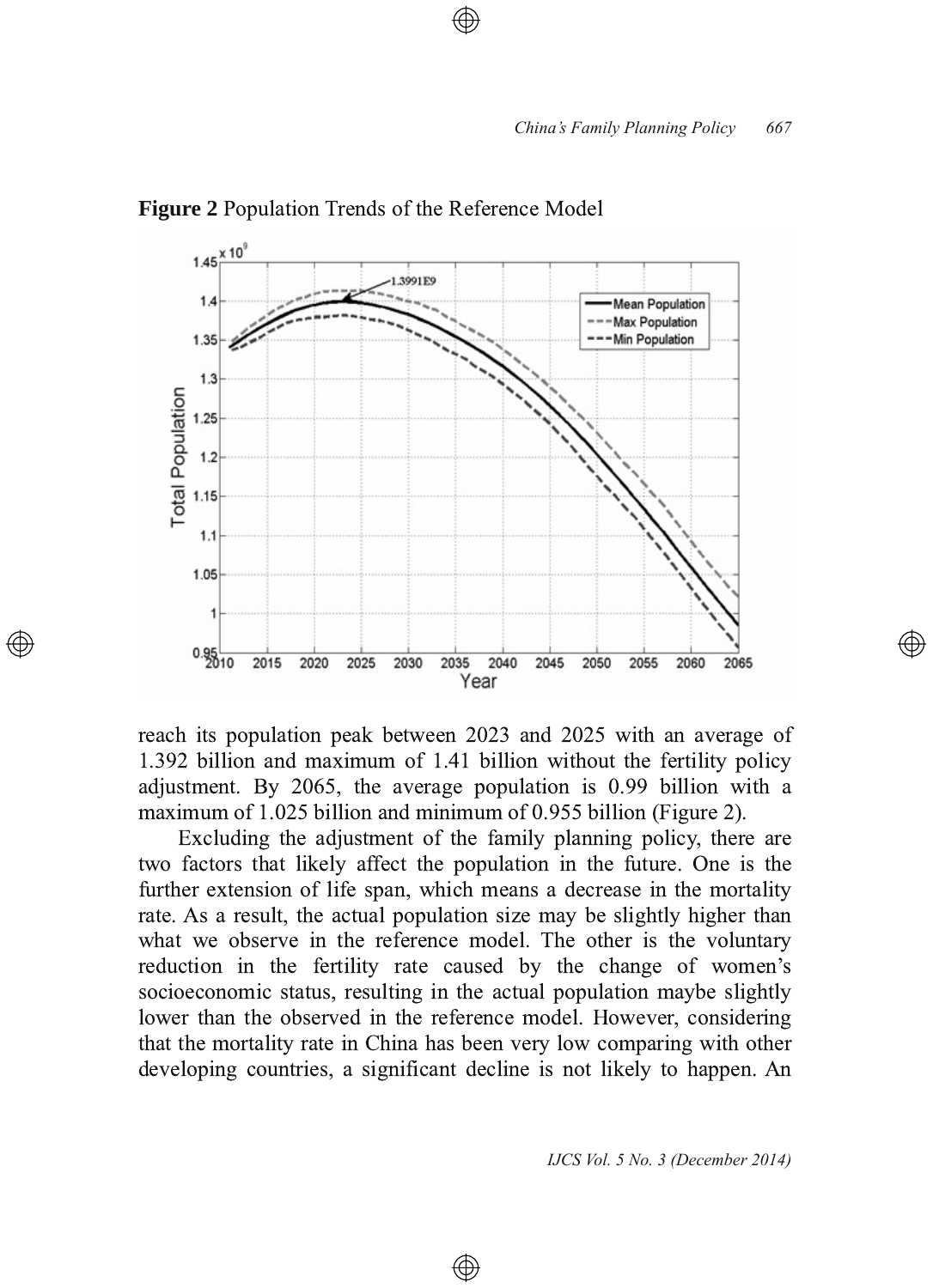

#### **Figure 3** Population Structure in 1981 (left) and 2065 (right)

increase in life expectancy is also limited before remarkable advances come in biomedical technologies. Additionally, given current low fertility status<sup>2</sup>, a further decline in the fertility rate caused by women's willingness is unlikely to happen. Therefore, the actual population size is very likely between maximum and minimum in the reference model. In general, without the policy adjustment, China's population will continue to increase until 2024, with a peak value between  $1.383$  and  $1.417$ billion. By 2065, China's total population will drop to a value between  $0.955$  and  $1.025$  billion, which is approximately equivalent to the population size during the period 1978-1983. However, population structure in 2065 will be much different from the early 1980s. Figure 3 shows the difference of population structure between 1981 and 2065, and it is obvious that the population structure will change from a youngage type in 1981 to an old-age type in 2065.

</u>

Given the total population from the sixth national census as reference, without the family planning policy adjustment, China's population will continue to increase by about 60 million, and then gradually decline. The pressure from the rapid population growth rate from which the Chinese government has suffered for several decades will gradually be relieved in the future. However, China's total population will still be around a billion by 2065, which keeps the per capita possession of natural resources in a low level compared with other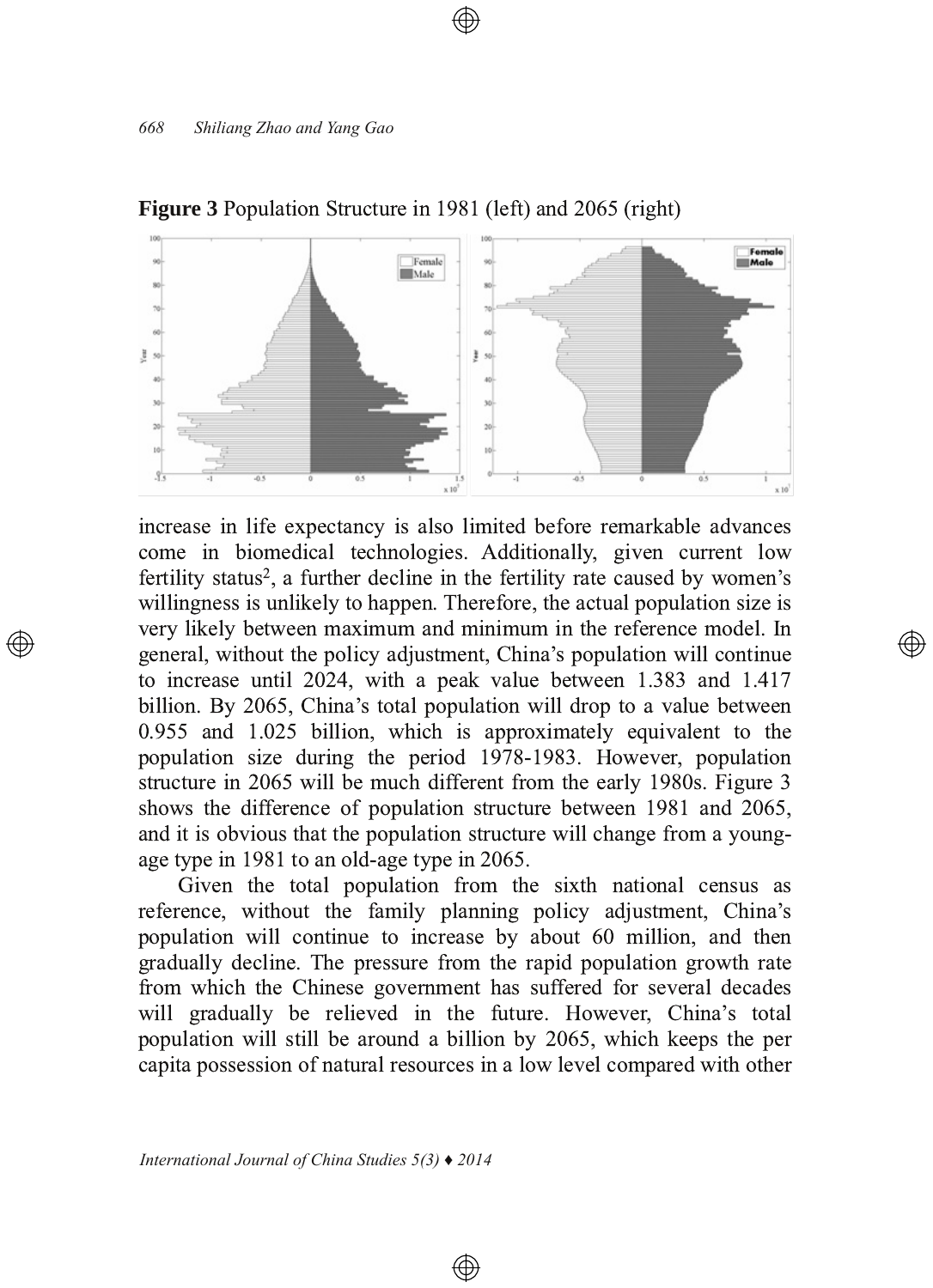

**Figure 4** Population Trends in Different Simulation Models

countries. The Chinese government will still face the huge challenge of providing adequate food, fresh water and healthy environment for such a huge population and become more worried about how to meet their demands for high-quality life.

#### *3.1.2. Population trends in nine simulation models*

Computer simulation is carried out in accordance with various models in Table 1. It should be noted that for all of simulation models, allowing couples to have a second child reduces people's motivation for sex selection at birth greatly. Therefore, we set the sex ratio at birth at  $106:100$  (106 boys for every 100 girls) in the simulation.

Figure 4 shows total population trends of different simulation models. Of them, the curves with no marker, with diamond marker and

⊕

*IJCS Vol. 5 No. 3 (December 2014)*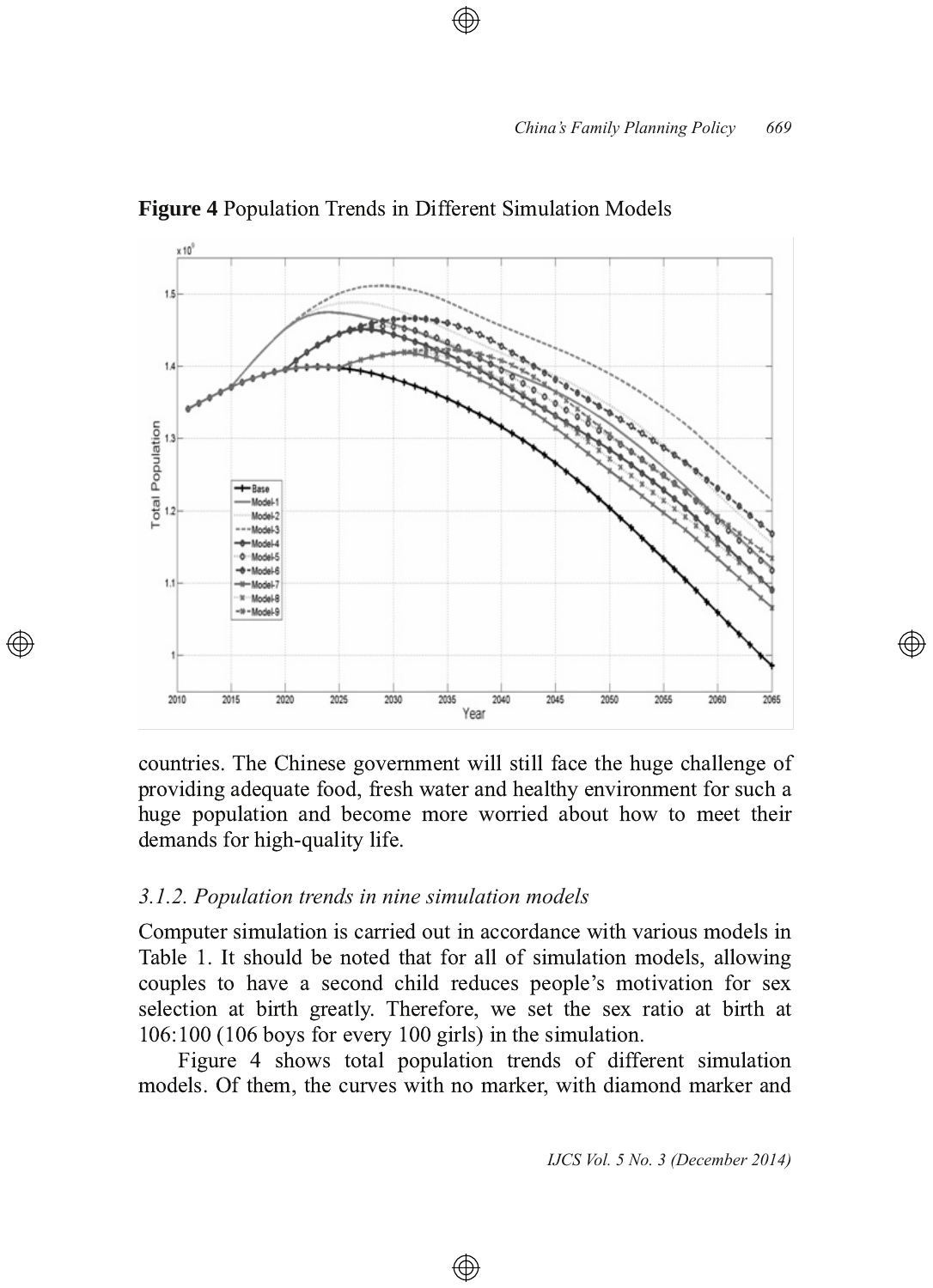

# **Figure 5** Population Trends with Different Fertility Variances (United Nations)

with "x" marker represent population trends for implementing the fertility policy adjustment in  $2015$ ,  $2020$  and  $2025$  years, respectively. The curve with "+" marker represents the population trend of the reference model. For each of these curves, solid, dotted and dashed lines represent low, middle, and high response levels, which are corresponding to the high fertility rate maintaining for  $5, 5, 10$  years and  $\alpha$  declining for 5, 10, 10 years, respectively.

</u>

Let us make a comparison with the United Nation's results (Figure 5). The comparison between Figure 4 and Figure 5 shows that the results in our base model is consistent with that of the United Nations in the low variance model, which indicates that our model estimation is reliable and parameter selection is reasonable. In addition, in their population forecasting methods, the United Nations and other international agencies do not take into account the adjustment of China's family planning policy and only use different variances to express uncertainties. On the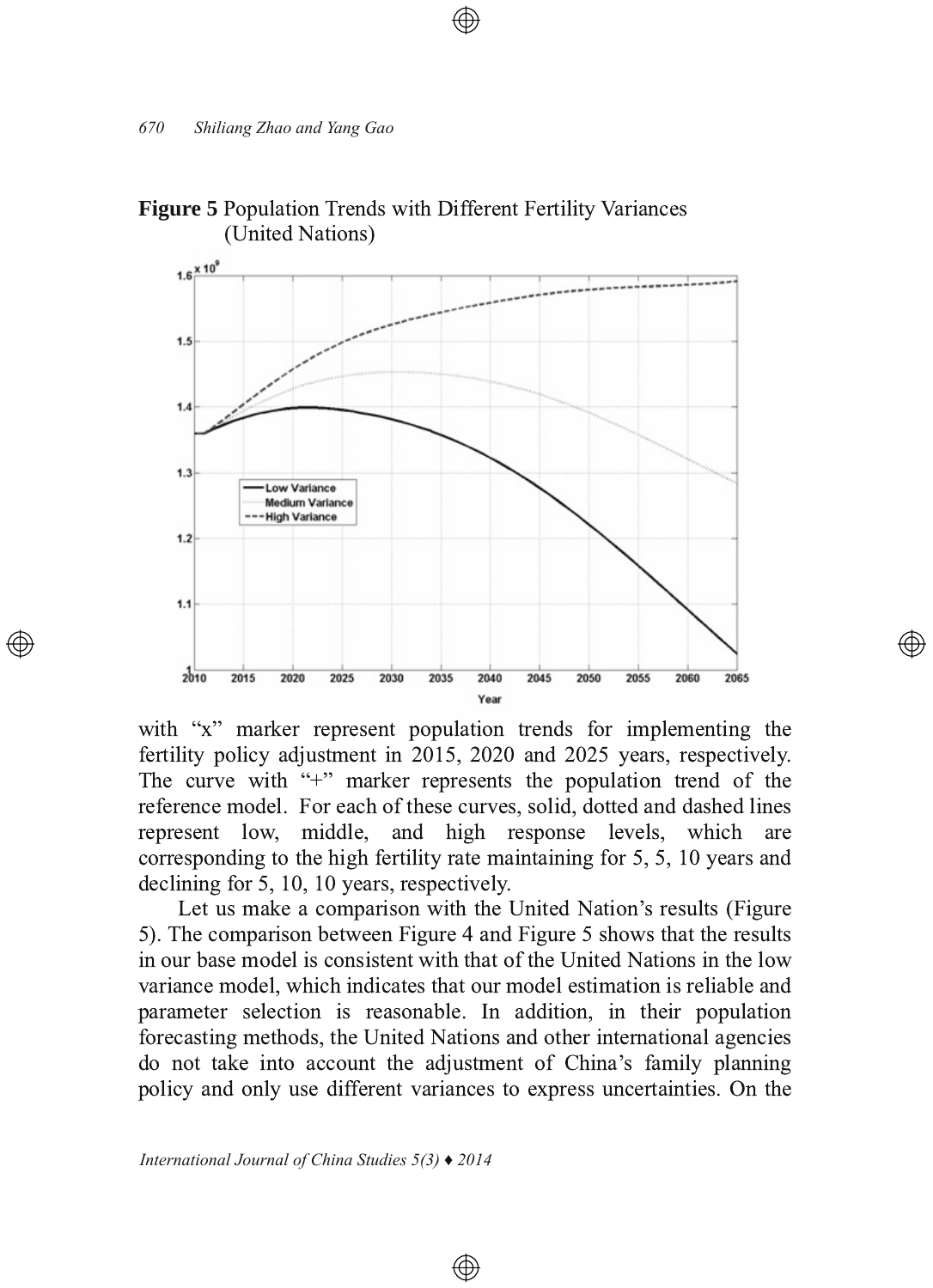contrary, different assumptions of the fertility adjustment are involved in our models. So our population estimation and prediction are in a more targeted manner and avoid the divergent results which happen in the United Nations' high variance model.

Under the assumption of adjusting the family planning policy in 2015, if the high fertility rate maintains for 10 years and gradually drops for 10 years (a dashed curve with no marker), the total population will rapidly increase in the short term with a peak at 1.54 billion, and then show a slow downward trend. By 2065, it will still stay over 1.2 billion. If the high fertility rate only lasts for 5 years and gradually drops for 5 years (a solid curve with no marker), the total population will reach a peak at 1.47 billion. By 2065, it will decline to about 1.12 billion. In other words, adjusting the family planning policy in 2015 makes a peak population 80-150 million and the total population 150-250 million more than those without the policy adjustment after 50 years (in 2065).

Under the assumption of adjusting the family planning policy in 2025, if the high fertility rate maintains for 10 years and gradually drops for 10 years (a dashed curve with "x" marker), the peak population will reach 1.465 billion by around 2034. If the high fertility rate only lasts for 5 years and quickly returns to the original level, the peak population will reach 1.45 billion by around 2028. Both make a peak population  $60-75$ million and the total population 100-180 million more than those without the policy adjustment in 2065.

In general, if the government adjusts the family planning policy in the near future (within 10 years), the total population will be more than that without policy adjustment. The earlier the government makes the adjustment, the greater population increments are. Population increases of 100 million will be a huge pressure on the food, resource and environment of the whole country.

#### *3.2. The Proportion of Elderly Population*

No matter which assumption is made, the proportion of elderly population will continue to rise, and the degree of aging will become more and more serious until about 2060, when a slight decline will begin (Figure 6). The most serious degree of aging happens in the reference

⊕

*IJCS Vol. 5 No. 3 (December 2014)*

 $\circledcirc$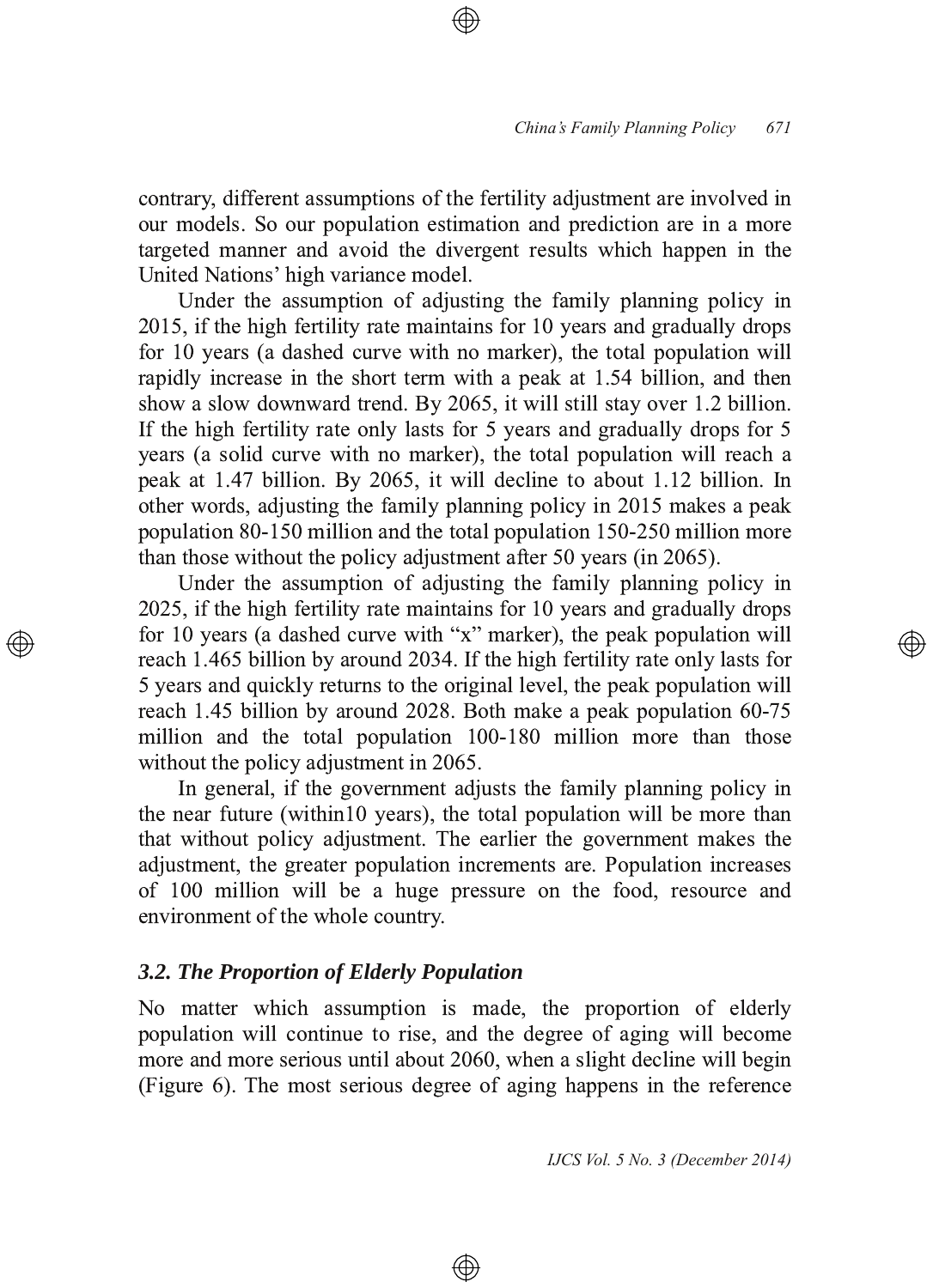

**Figure 6** Aging Trends in Different Simulation Models

model, in which the proportion of elderly population will reach 0.33 by  $2060$  (one out of three persons will be aged 60 years or older). The Model-3 shows the lowest degree of aging, in which, the fertility policy is adjusted in 2015, and meanwhile people make responses at the high level (the high fertility rate lasts for 10 years and then gradually returns to the original level after 10 years). However, the proportion of elderly population will still reach 0.275 by 2060. If adjusting in 2025 and people's responses being at the low level (the high fertility rate only lasts for 5 years and returns quickly to the original level after 5 years, Model-7), the proportion of elderly population will reach 0.31 by 2060.

Therefore, only considering to reduce the proportion of elderly population, the fertility policy need to be adjusted as soon as possible, and at the same time, the government should also stimulate people to maintain high fertility desires as long as possible. However, the cost of reducing the proportion of elderly people by that way is the increase in total population size. For example, Model-3 displays the lowest degree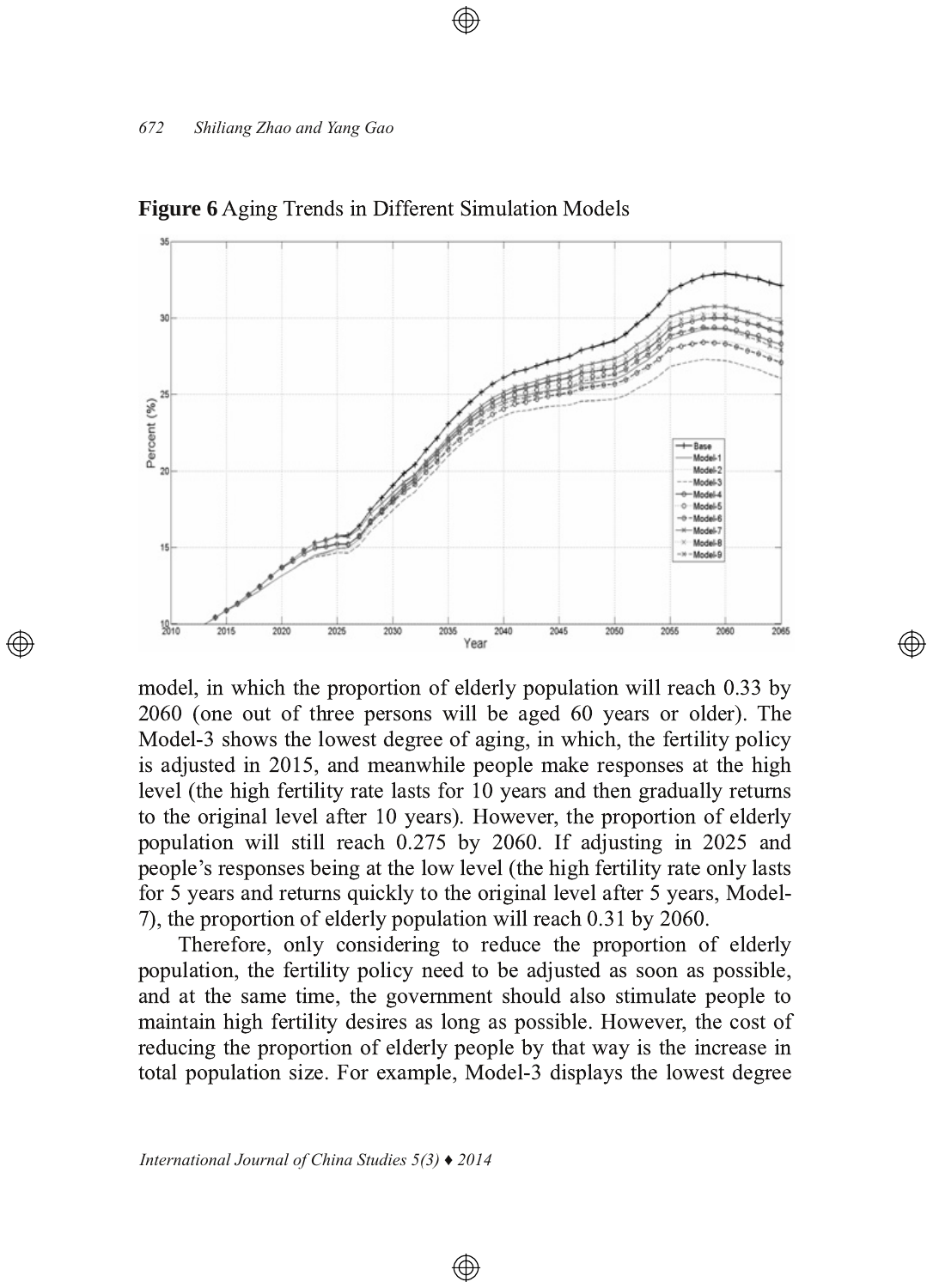of aging, but the largest total population increments (the dashed curve with no marker in Figure 4). In essence, the solution of reducing aging by increasing population size is equivalent to constantly adding solvent to dilute solution concentration, but the precondition is that there must be a large enough container to accommodate increments of solution. The current data show that in the past few decades, the space of the population container, which consists of water, energy, arable land, and other environmental resources, is getting smaller and smaller. Of course, improving resource efficiency may endogenously expand carrying capacity of the container. However, problems about the population carrying capacity are beyond the scope of this study, and need to be stated specially with new topics. In addition, the immediate transformation of the fertility policy from maintaining a low fertility level to stimulating to attain a high fertility level (above the replacement level) breaks the consistency and continuity of policies and is undesirable.

# *3.3. The Dependency Ratio*

The dependency ratio is the ratio of dependent population (younger than 14 or older than 64) to the working-age population (aged 15-64), which intuitively reflects the dependency burden of a society. Due to a synchronous nature of the change in the mortality rate and fertility rate over the course of the demographic transition, a decline of the dependency ratio may occur for some period of time. Many scholars believe that demographic dividend induced by a decline of the dependency ratio contributes to China's rapid economic growth (Wang,  $2005$ ; Andrew,  $2005$ ; Cai,  $2009$ ). But as time goes on, the original working-age population is transformed into dependent population and China's new working-age population is also decreasing year by year, which make the dependency ratio increasing gradually.

An intuitive solution is if there are more children born, when the severe population aging occurred, those children will just join the working-age population and make up for those elderly population gradually withdrawing from the labour market, which would partially offset the economic burden induced by population aging. However, an

⊕

*IJCS Vol. 5 No. 3 (December 2014)*

্⊕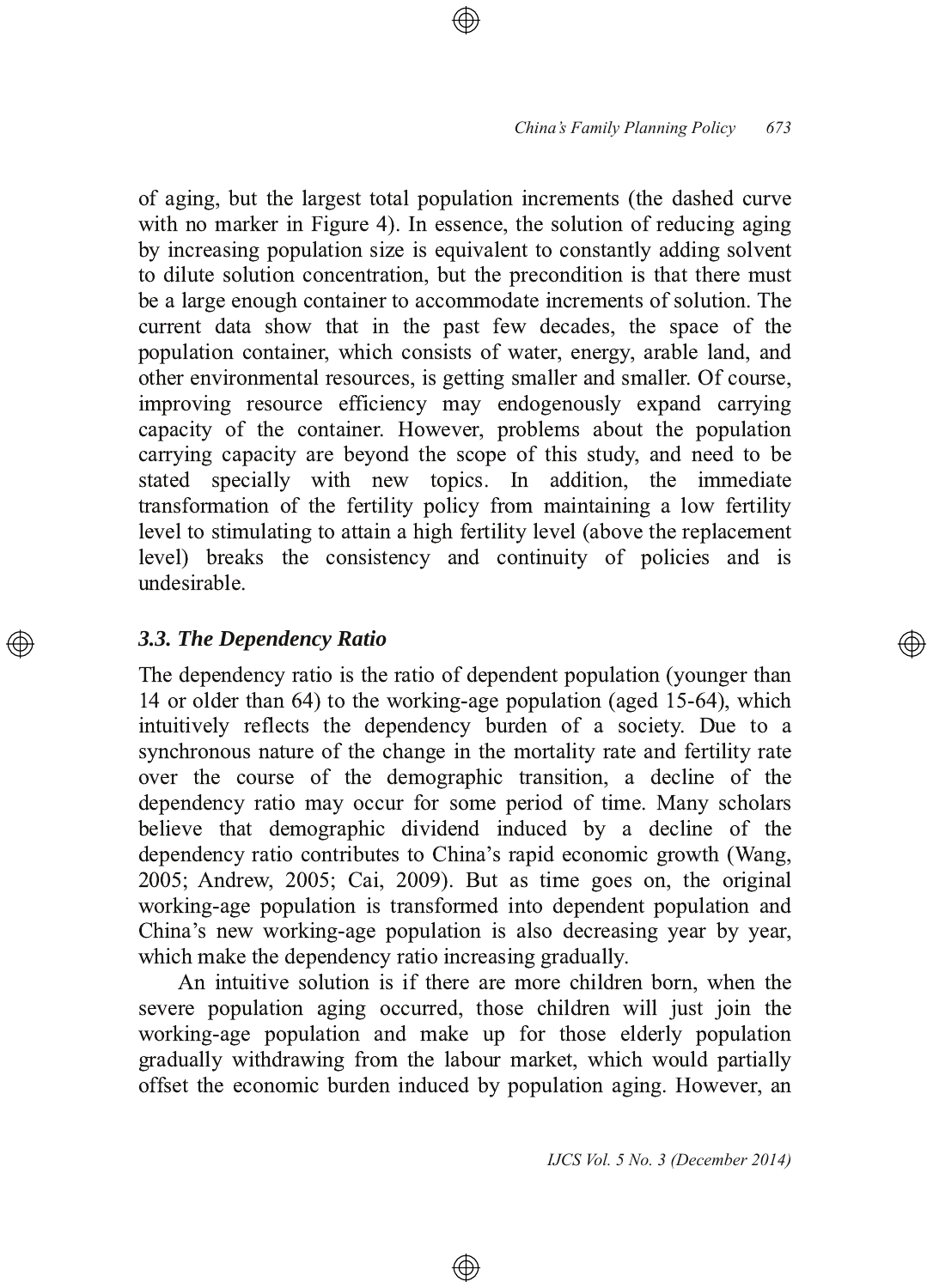

**Figure** 7 Trends in Dependency Ratios in Different Simulation Models

unavoidable fact is that, before entering the labour market, those children also need society's long-term nurture or upbringing. So there exists a problem about the efficient allocation of social resources: would we rather carry heavier burden at present than the future or vice versa? Can what we pay now get adequate return in the future?

Figure 7 shows the dependency ratio in different simulation models. In 2010, the dependency ratio is less than  $0.35$ , which means less than 2 dependents for every 5 workers. Without family planning policy adjustments, the dependency ratio curve is almost monotonically rising. It is expected that there will be 3 dependents for every 5 workers by 2045. The dependency ratio will reach a peak of above  $0.73$  by  $2060$ , and it will even still stay at 0.7 in 2065, which means 3.5 dependents for every 5 workers.

Once the family planning policy is adjusted, the maximum value of the dependency ratio is smaller than that without policy adjustment. For example, if adjusting the family planning policy in 2015, the maximum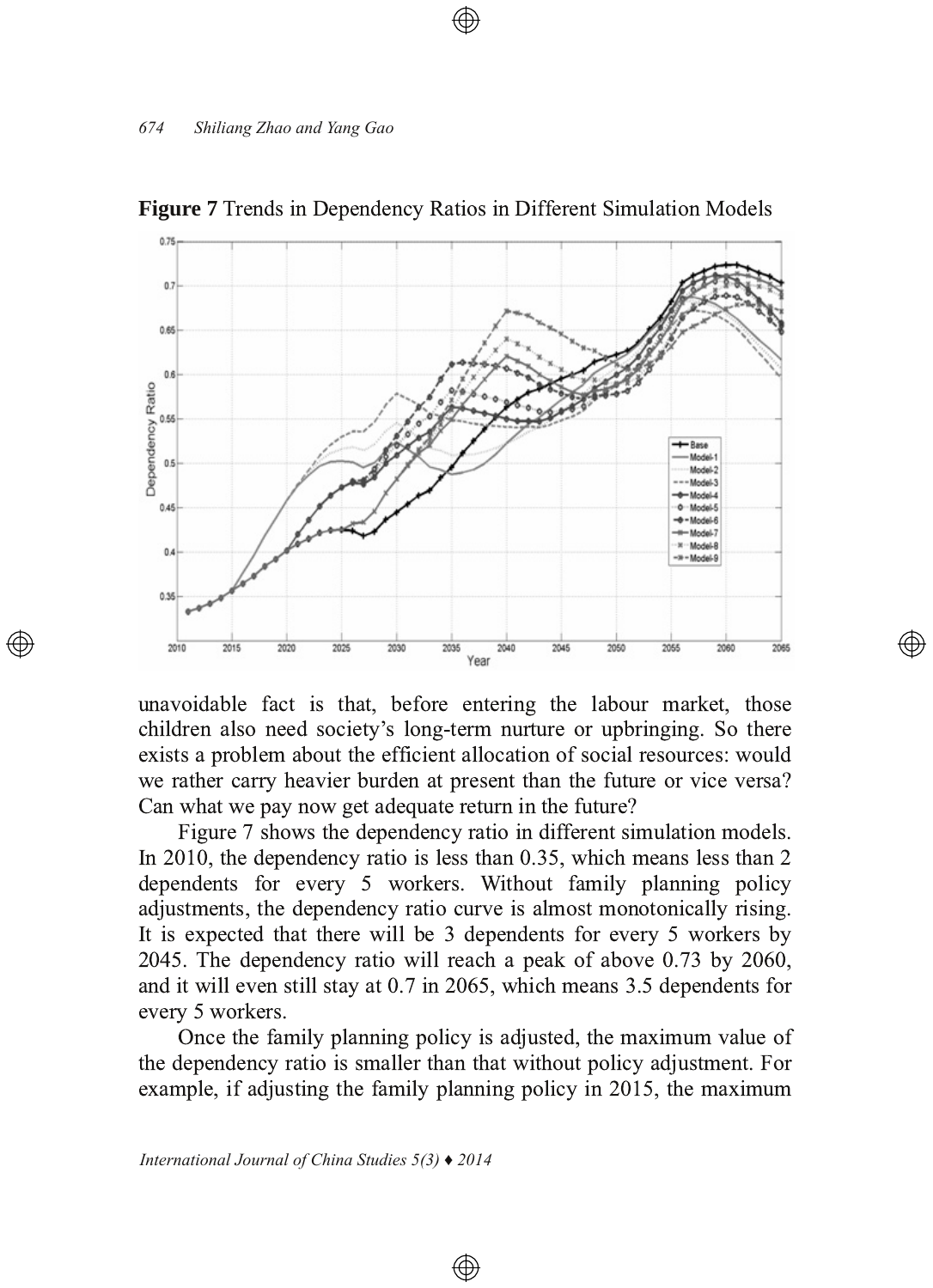dependency ratio is between  $0.66$  and  $0.68$ ; if adjusting in 2020, the maximum is between  $0.68$  and  $0.71$ ; if adjusting in  $2025$ , the maximum is between 0.67 and 0.72. Obviously, those data demonstrate that implementing the policy adjustment earlier contributes to much lower dependency ratio in the future.

However, after adjusting the family planning policy, dependency ratio curves have significant increases immediately. For example, if the policy adjustment is implemented in 2015, the dependency ratio will increase to 0.5 no later than 2023 (depending on the strength of people's responses), which means 1 dependent for every 2 workers, more than 10 years earlier than without policy adjustment. Even if the policy  $14$  adjustment is implemented in 2025, time used for increasing the dependency ratio to  $0.6$  is also  $6$  to  $10$  years earlier than without policy adjustment. In a word, regardless of any policy adjustment assumption, the dependency ratio mostly hovers at a high level. Even if a slight decline appears, the dependency ratio will increase again soon.

Over all, figure 7 indicates that a lower future dependency ratio is at the cost of recently rapid rising of the dependency ratio. Therefore, the most appropriate time for the fertility policy adjustment is to reach the lowest total dependency ratio over the whole period.

In order to get optimal economic profits, the government should carefully make the decision on how to allocate limited social resources on the whole horizon. Should the government put more resources on raising more children at present to achieve a lower dependency ratio in the future or put more resources on accelerating current economic development so that the country will have larger wealth to support a large elderly population induced by a high dependency ratio in the future? That is a subtle balance and the key point is to estimate the cumulative dependency ratio over the whole period. Assuming the discount rate is  $r$ , meaning that the present value of expenditure used to support one unit of the dependency ratio at time  $t+1$  equals  $r$  at time  $t$ . Then, the cumulative dependency ratio in the entire time  $T$  can be expressed as follows:

⊕

$$
D = \sum_{t=1}^{T} r^{t-1} d_t
$$

*IJCS Vol. 5 No. 3 (December 2014)*

্⊕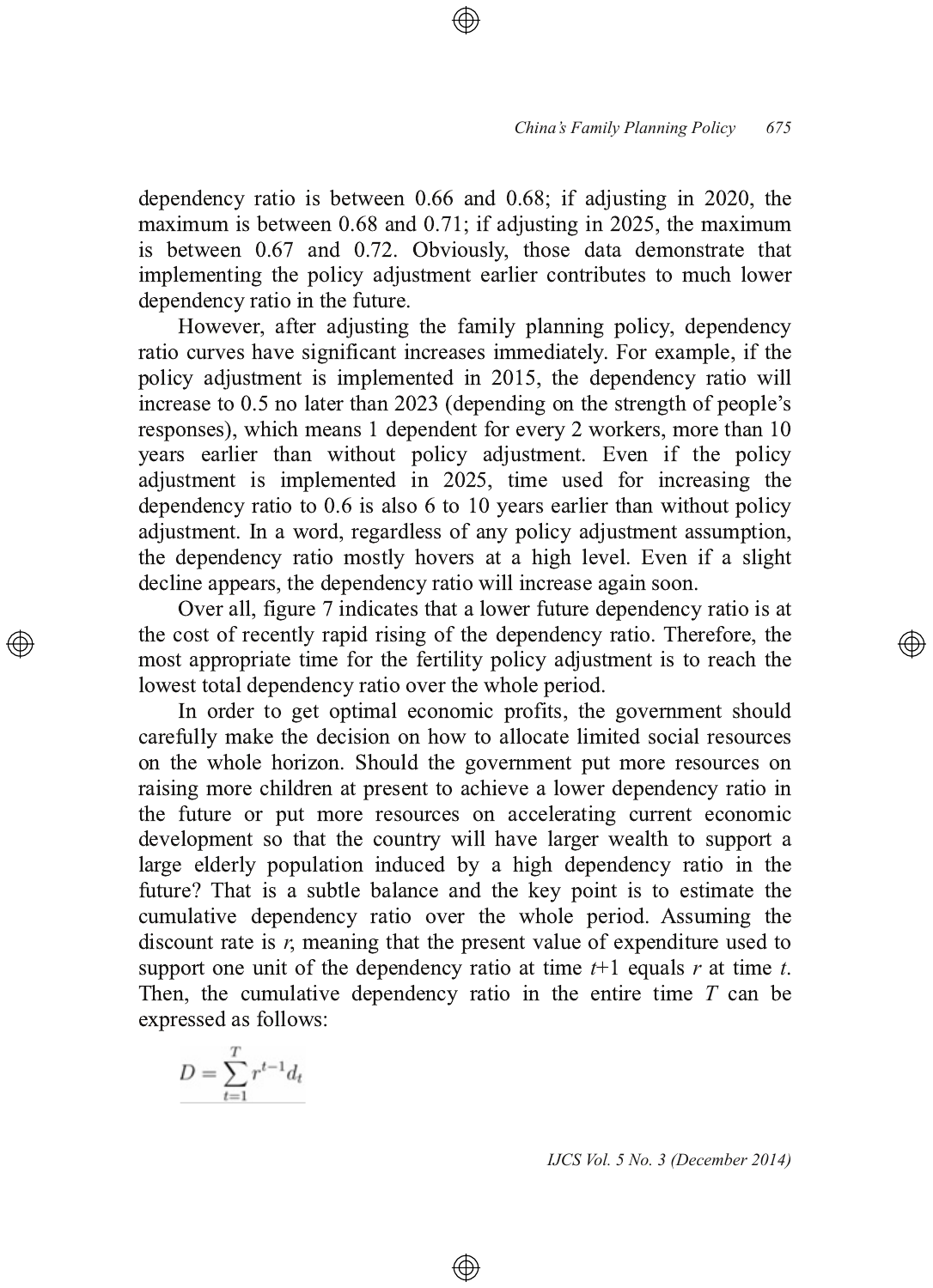where  $d_t$  is the dependency ratio at time t and D is the cumulative dependency ratio.

We assume the long-run discount rate equals 0.98 (based on the current interest rate), and cumulative dependency ratios are calculated and shown in Figure 8. The figure intuitively reflects the dependency burden of a society in different simulation models. Without policy adjustment, the cumulative dependency ratio is the lowest over a period of 50 years, which also means the lowest social costs. Once the family planning policy is adjusted, based on previous assumptions, longer time for maintaining high fertility rate (e.g. for Model-3, Model-6,and Model-9, high fertility rate maintains for 10 years and declines slowly) produces higher cumulative dependency ratio. There is almost no difference on corresponding points between implementing the policy adjustment after 5 and 10 years (e.g. Model-4 vs. Model-7, Model-5 vs. Model-8, and Model-6 vs. Model-9).

#### **4. Conclusion**

Population policies are fundamental, strategic, and have long-run effects for any country. Except for objective factors, such as population size and structure, adjustments of the population policy are also affected by moral and value judgments.

The Chinese government has been implementing the one-child policy for over 30 years and individual families' desire to have more children has not be satisfied for a long time. On the other hand, government propaganda on population aging exacerbates people's worries about their future. There has been an increasing concern over the huge pressure of household-centred elderly care in 4-2-1 families. Many scholars have raised concerns that high dependency ratio and labour shortages will hinder economic development. So even if the government recently announced the adjustment to its one-child policy, the Chinese people still hope that the fertility policy can be further relaxed: a second child is allowed in all families without any limits.

According to the estimation results in this paper, under current family planning policy without any change, the total population in China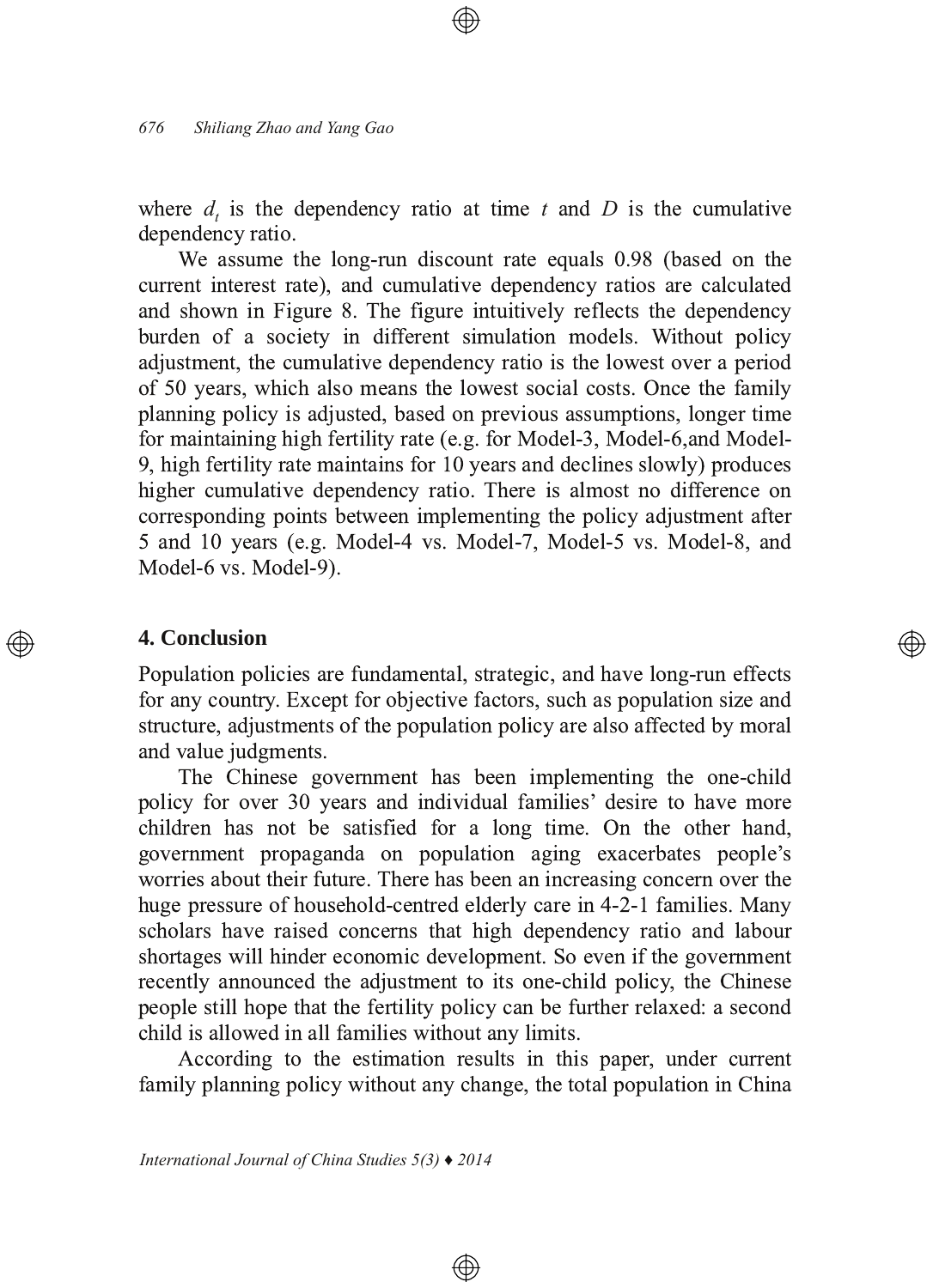

**Figure 8** Cumulative Dependency Ratios over 50 Years in Different Models

will reach its peak in 2024 and then start to decline. Although the total population will decline after that, the degree of aging and dependency ratio will still increase continuously until the end of this study period (in 2065). If the government further relaxes the one-child policy in the near future: a second child is allowed in all families without any limits, the future dependency ratio will decrease from 0.6 from 0.7.

 $\oplus$ 

However, the cost of that is to increase the total population by about a quarter billion. In addition, adjusting the family planning policy immediately will also bring a high dependency ratio in the future forward to the present. So we should consider the tradeoff between present and future high dependency ratio. Considering cumulative dependency ratios for all the scenarios in the entire study period, the minimum value just appears when the policy is not adjusted, which means maintaining current family planning policy is the optimal choice to minimize social costs.

⊕

*IJCS Vol. 5 No. 3 (December 2014)*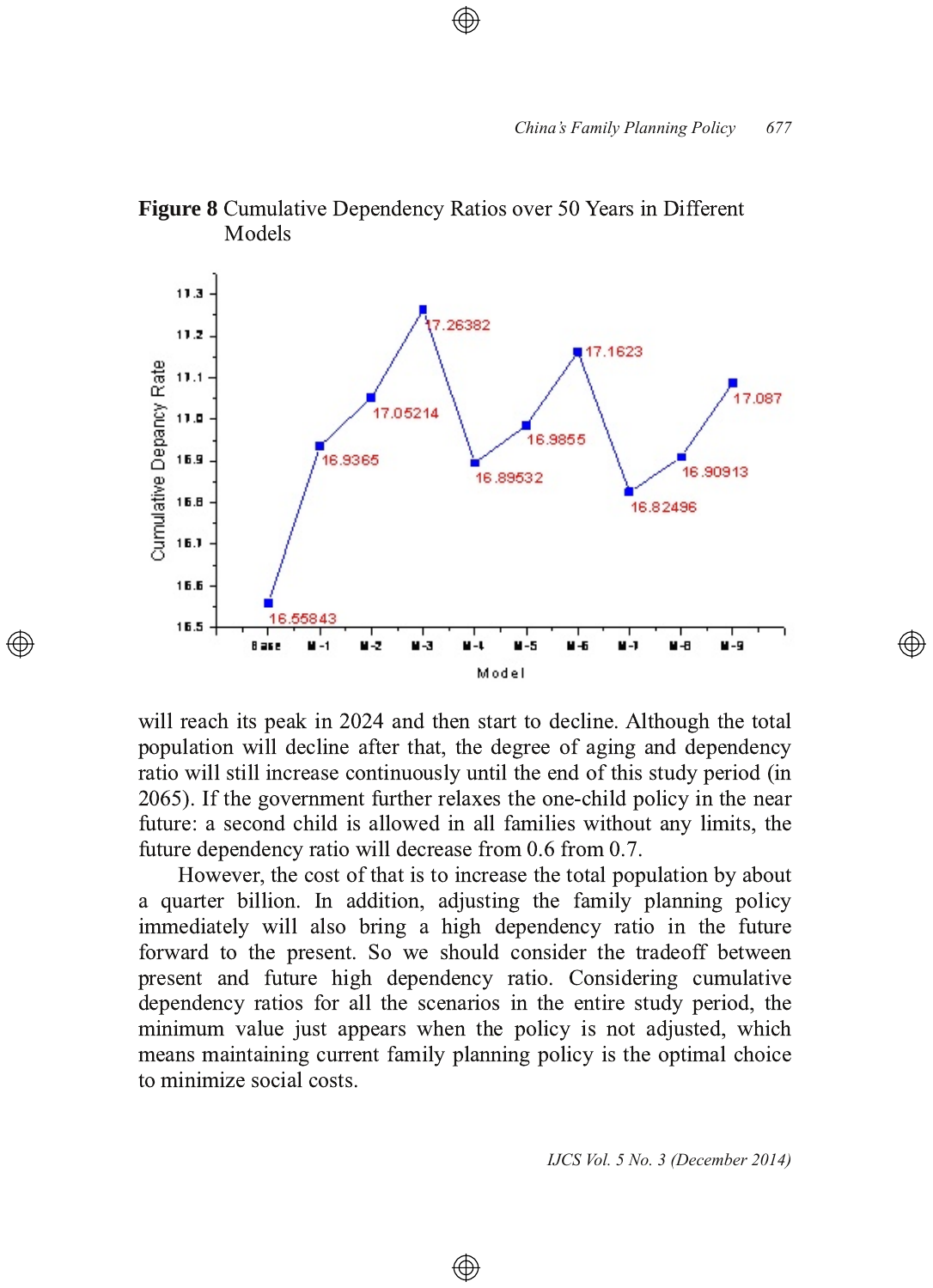#### *678 Shiliang Zhao and Yang Gao*

The complexity in the study on Chinese population is to take into account both population structure and huge population size. Considering China's huge population base, limited capacity for environmental and natural resources, and people's demands for improving quality of life, controlling the population at an appropriate size is still the primary issue that the Chinese government should take into account. Even if no adjustment was made to the strict family planning policy, the population would still be more than one billion by 2065. Providing high-quality life for such a huge population is almost an impossible task for any government in the world. In view of that, this paper suggests that currently, diluting the aging population by increasing the number of people may not be a feasible solution in China. On the whole, only to reduce the pressure of population aging, allowing a second child without any limits before 2020 is not an appropriate option. Of course, making adjustment of population policies would not only involve considering population size, but also political influence and the will of the people. Therefore, population policies need to be constantly adjusted with the economic and social development.

# **Notes**

-Dr Shiliang Zhao 趙時亮, an Associate Professor at the Department of Economics, Tianjin University of Finance and Economics, Tianjin, China, holds a Ph.D. in agricultural and applied economics from Texas Tech University, USA. He obtained his Bachelor of Science from Lanzhou University, China, Master's in Philosophy and first Ph.D. in population economics from Nankai University, China. His current research interests include population and environmental economics, rural development, agricultural productivity and sustainable development. <*Email: shiliangzhao@tjufe.edu.cn*

্⊕

- --Yang Gao 高揚 is a Master's student at the Department of Economics, Tianjin University of Finance and Economic, Tianjin, China. He obtained his Bachelor of Economics from Dalian University of Technology, China. His current research interests include population and environmental economics, labour economics. <*Email: gaoyanggeili@163.com*>
- 1. "Gender gaps in China: Facts and figures", World Bank Report, 2006. *http://siteresources.worldbank.org/INTEAPREGTOPGENDER/Resources/* Gender-Gaps-Figures&Facts.pdf

 $\circledast$ 

*International Journal of China Studies 5(3) ♦ 2014*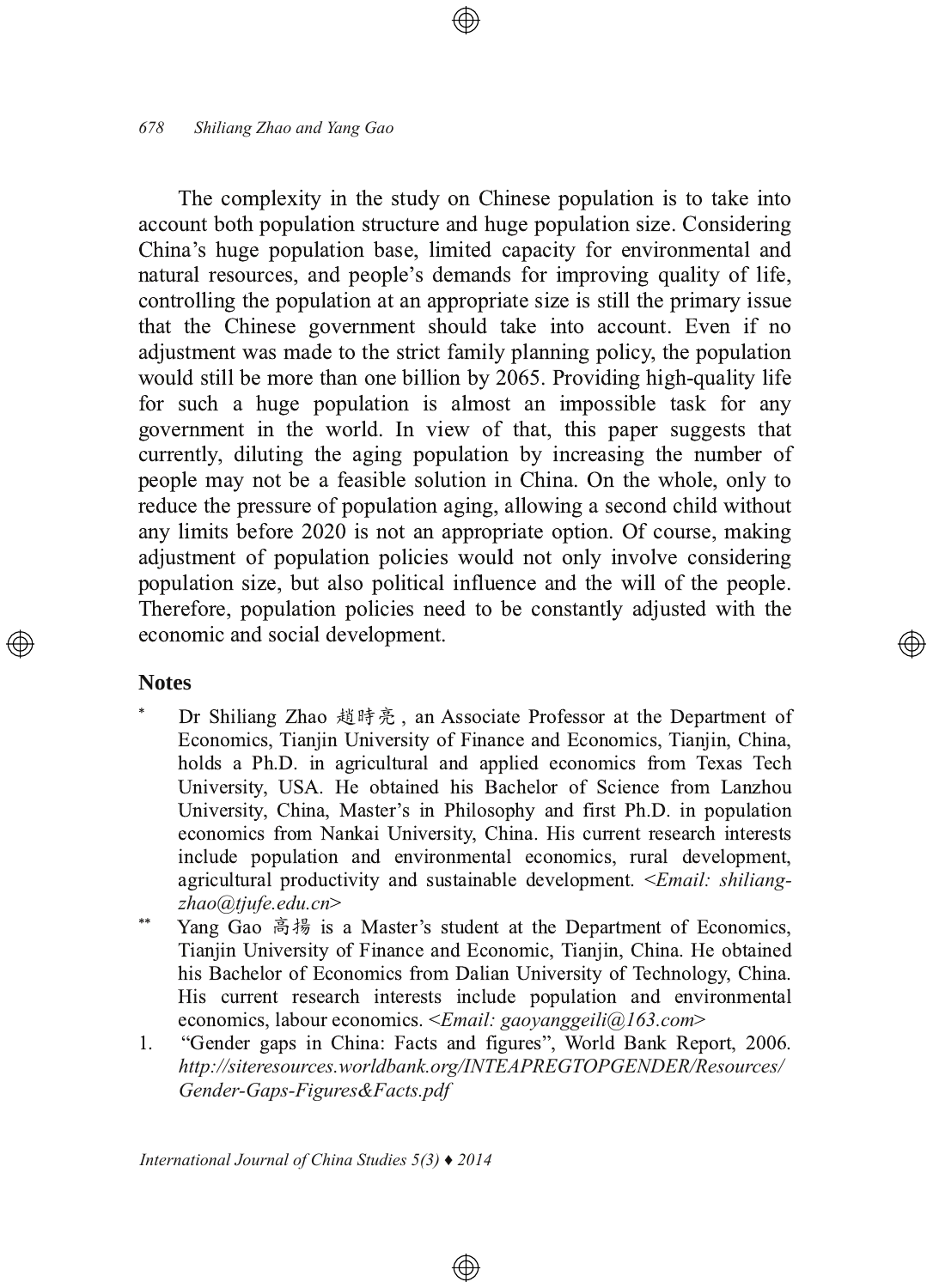2. Based on the latest World Bank data, the TFR is 1.6 for China, 1.9 for US, 2.0 for UK and 2.0 for France. http://data.worldbank.org/indicator/SP. *DYN.TFRT.IN*

### **References**

- Cai, Y. and W. Lavely (2003). China's missing girls: Numerical estimates and effects on population growth. The China Review, 3, pp. 13-29.
- Cai Fang (2009). Future demographic dividend  $-$  Tapping the source of China's economic growth. *China Economist*, July-August 2009. *http://iple.cass.cn/ upload/2012/04/d20120413160255819.pdf*
- Chen, W. and J.J. Liu (2009). Future population trends in China: 2005-2050. *The Centre of Policy Studies and the Impact Project, General Paper, No.*  $G-191.$
- Cheng, Y.H. and X.W. Hu (2011). Is low fertility rate good news for China? *Nanjing Social Science Journal*
- *China Population and Employment Statistics Yearbook. China Statistics Press,* 2008
- *China Population and Employment Statistics Yearbook. China Statistics Press,* 2009.
- *China Population and Employment Statistics Yearbook*. China Statistics Press, 2010.
- Ding, Q. and T. Hesketh (2006). Family size, fertility preference and sex ratio in China in the era of the one child family policy: Results from National Family Planning and Reproductive Health Survey. British Medical Journal, 333, pp. 371-373 .
- Feng, W. (2005). Can China afford to continue its one-child policy? *Analysis from the East-West Center, No. 77.*
- Festini, F. and M. de Martino (2004). Twenty five years of the one-child family policy in China. Journal of Epidemical Community Health, 58, pp. 358-359.
- He, D.L. (2012). Two child policy is still uncertain. *XinMin Weekly*, 32.
- Isabelle, A. (2002). China's family planning policy: An overview of its past and future. Studies in Family Planning, 33 (1), pp. 103-113 .
- Li, J.M., P. Du, S.X. Gui and Y. Zhang  $(2011)$ . The aging problem and how should we facing it in new era. *Population Research*, 4.
- Li, J.X. (1997). Different family plan policy and the future of China's population. *Population Research*, 1, pp. 13-20.
- Mason, Andrew and Tomoko Kinugasa (2005). East Asia economic development: Two demographic dividends. East-West Center Working

⊕

*IJCS Vol. 5 No. 3 (December 2014)*